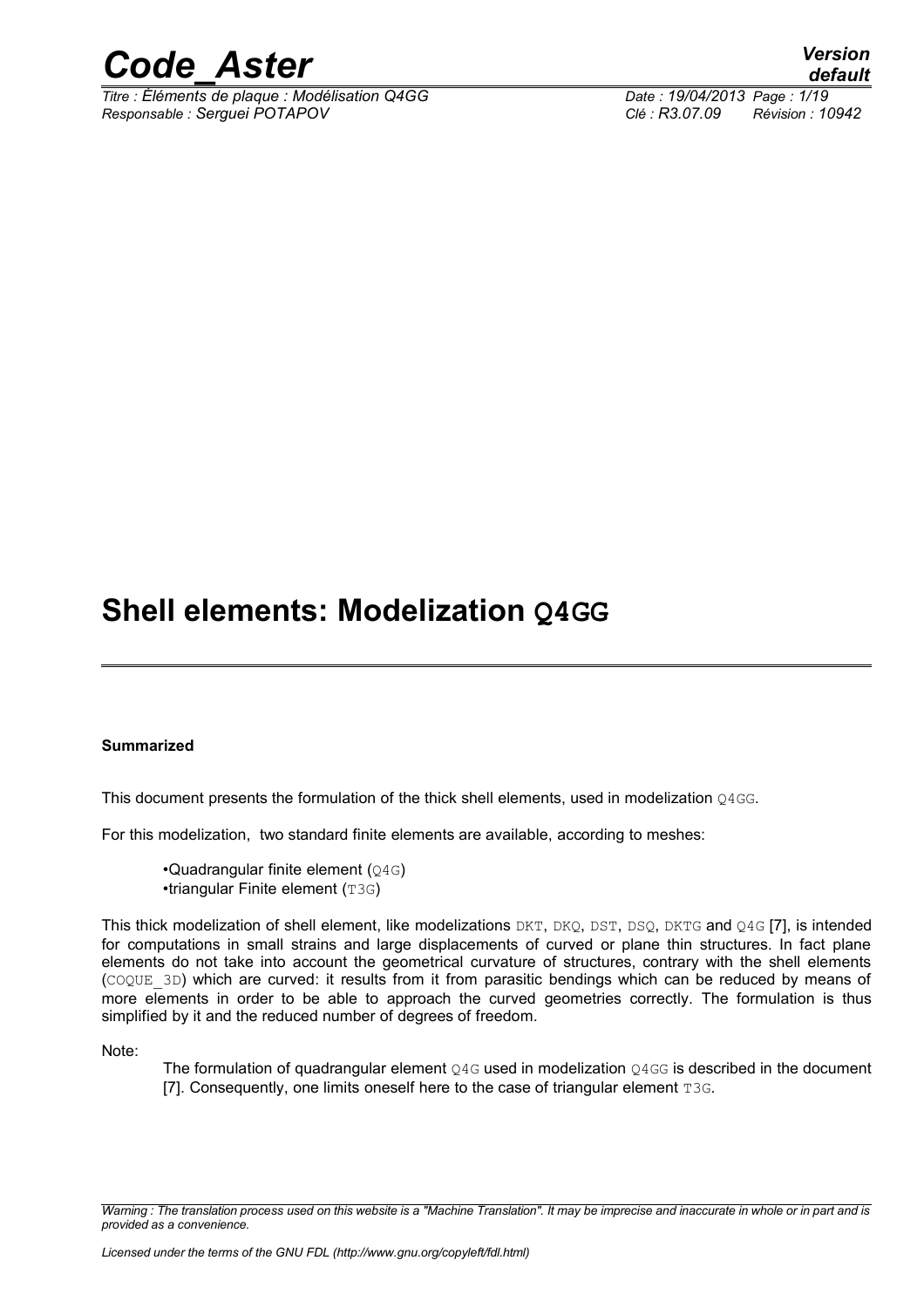*Titre : Éléments de plaque : Modélisation Q4GG Date : 19/04/2013 Page : 2/19 Responsable : Serguei POTAPOV Clé : R3.07.09 Révision : 10942*

# **Contents**

| Membrane-Flection5                                                                             |
|------------------------------------------------------------------------------------------------|
|                                                                                                |
|                                                                                                |
|                                                                                                |
|                                                                                                |
|                                                                                                |
|                                                                                                |
|                                                                                                |
|                                                                                                |
|                                                                                                |
|                                                                                                |
|                                                                                                |
|                                                                                                |
|                                                                                                |
|                                                                                                |
|                                                                                                |
| 4.2 SDNS108 - Dynamic response of one pave out of reinforced concrete (GLRC_DAMAGE             |
| models) leaned on 4 sides subjected to a concentrated loading: elastoplastic mode of 4.2 plate |
|                                                                                                |
|                                                                                                |

*Warning : The translation process used on this website is a "Machine Translation". It may be imprecise and inaccurate in whole or in part and is provided as a convenience.*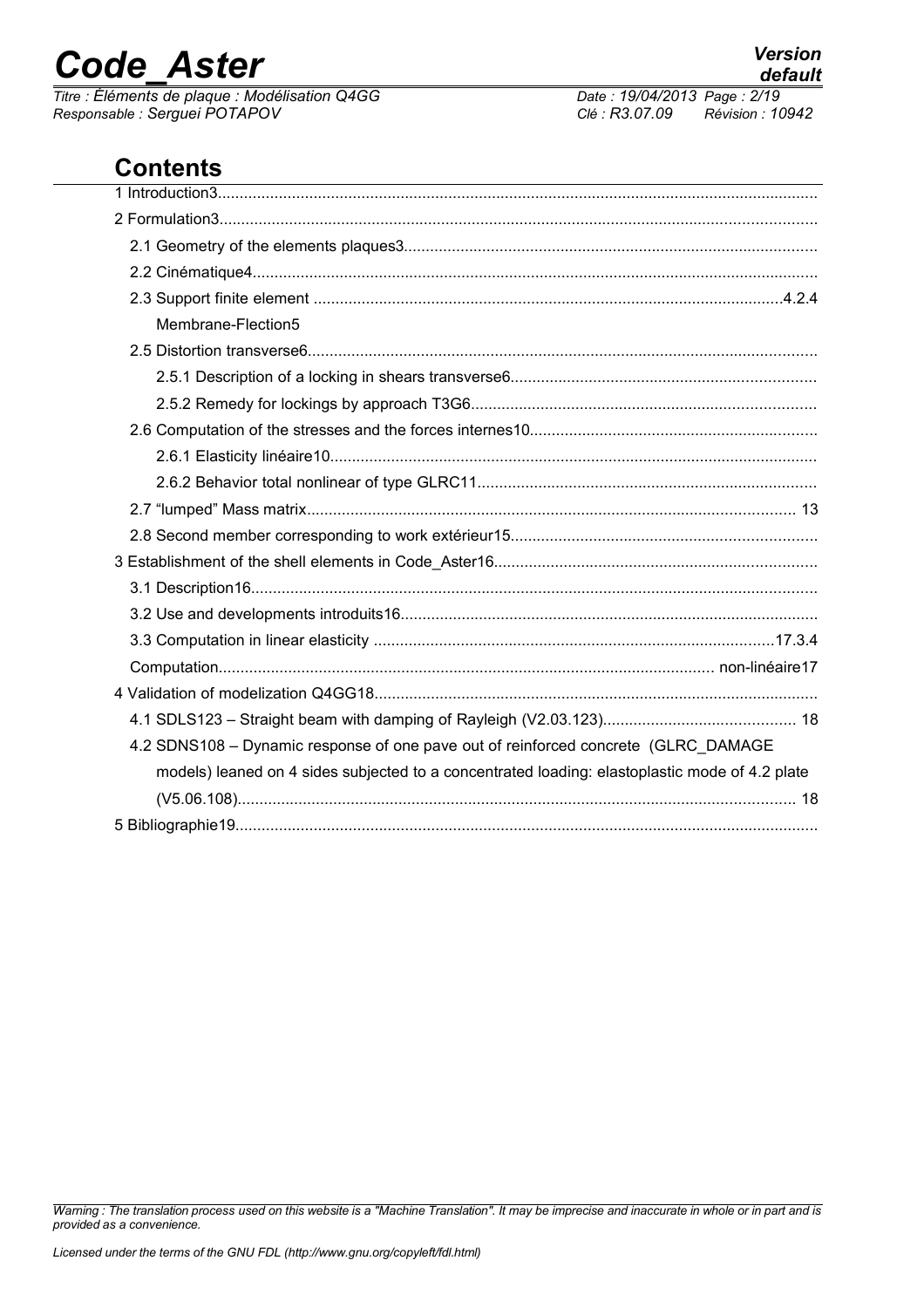*Titre : Éléments de plaque : Modélisation Q4GG Date : 19/04/2013 Page : 3/19 Responsable : Serguei POTAPOV Clé : R3.07.09 Révision : 10942*

# **1 Introduction**

<span id="page-2-2"></span><span id="page-2-0"></span>One presents here the details of the thick formulation of shell element T3G, such as she was proposed in the publication [6]. This element is built in a way similar to element  $Q4G$  [7].

# **2 Geometry**

### **2.1 formulation of the elements plates**

<span id="page-2-1"></span>For the shell elements one defines a surface of reference, or mean surface, planes (plane *x y* for example) and a thickness  $h(x, y)$ . This thickness must be small compared to other dimensions (extensions, radii of curvature) of structure to modelling. The figure below illustrates our matter.



One attaches to mean surface  $\omega$  a local orthonormal reference  $Oxyz$  associated with the tangent plane with structure different from the total reference *OXYZ* . The position of the points of the plate is given by the Cartesian coordinates  $(x, y)$  mean surface and rise  $z$  compared to this surface.

*Warning : The translation process used on this website is a "Machine Translation". It may be imprecise and inaccurate in whole or in part and is provided as a convenience.*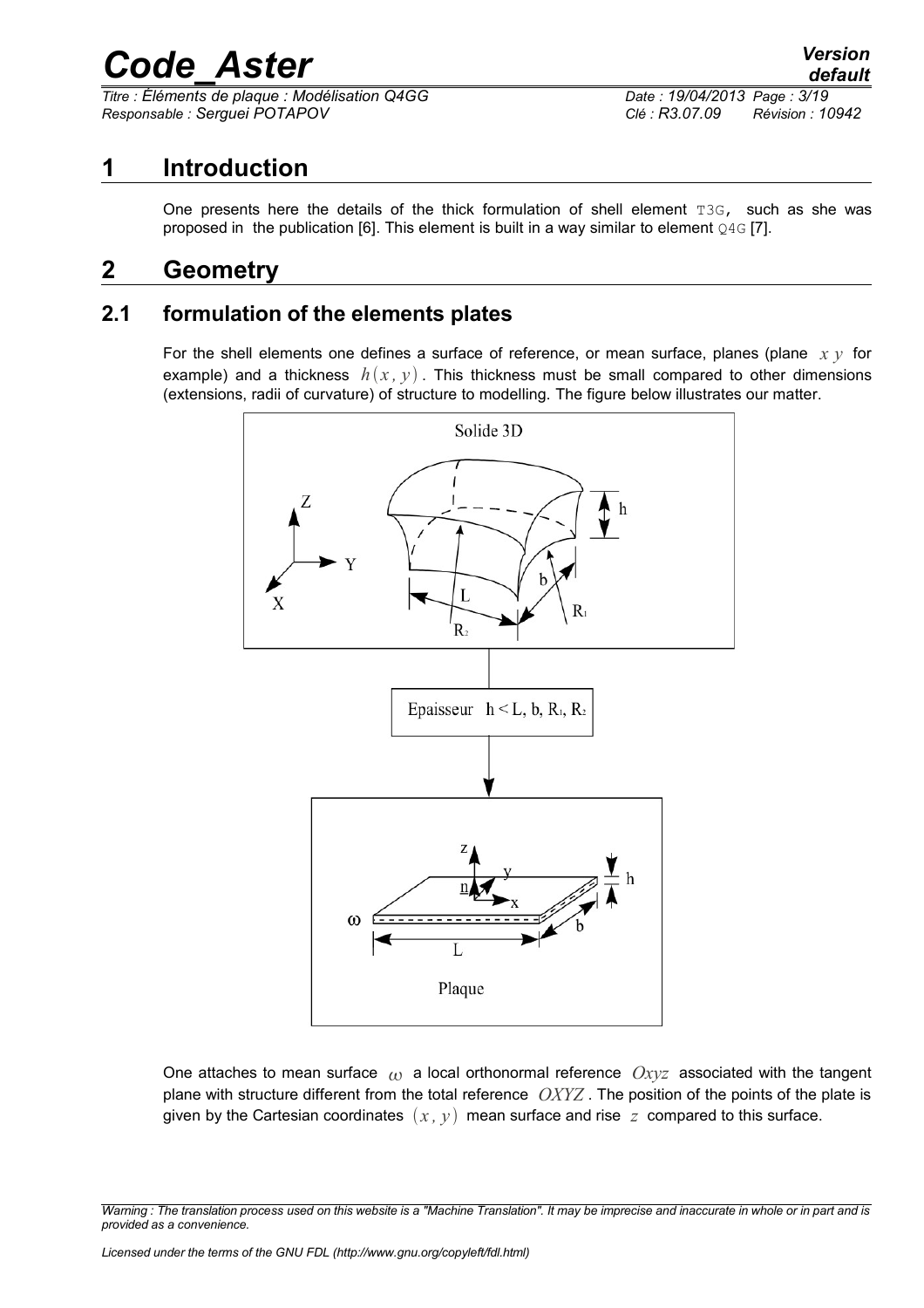*Titre : Éléments de plaque : Modélisation Q4GG Date : 19/04/2013 Page : 4/19 Responsable : Serguei POTAPOV Clé : R3.07.09 Révision : 10942*

### **2.2 Kinematics**

where

<span id="page-3-1"></span>the basic kinematics of element T3G is that of Hencky-Mindlin (see [7] for the details), where the strain tensor 3D,  $\epsilon$ , are defined as follows:

$$
\varepsilon_{xx} = e_{xx} + z \kappa_{xx} \qquad \varepsilon_{yy} = e_{yy} + z \kappa_{yy} \qquad \varepsilon_{xy} = e_{xy} + z \kappa_{xy}
$$
\n
$$
\varepsilon_{xz} = \gamma_x \qquad \varepsilon_{yz} = \gamma_y \qquad \varepsilon_{yy} = \frac{\partial \nu}{\partial y} \qquad \varepsilon_{xy} = \frac{1}{2} (\frac{\partial u}{\partial y} + \frac{\partial v}{\partial x})
$$
\n
$$
\kappa_{xx} = \frac{\partial \beta_x}{\partial x} \qquad \kappa_{yy} = \frac{\partial \beta_y}{\partial y} \qquad \kappa_{xy} = \frac{1}{2} (\frac{\partial \beta_x}{\partial y} + \frac{\partial \beta_y}{\partial x})
$$
\n
$$
\beta_x = \theta_y \qquad \beta_y = -\theta_x \qquad \gamma_x = \beta_x + \frac{\partial w}{\partial x} \qquad \gamma_y = \beta_y + \frac{\partial w}{\partial y}
$$
\n
$$
\varepsilon_{yy} = \frac{\partial \gamma_x}{\partial y} \qquad \varepsilon_{xy} = \frac{1}{2} (\frac{\partial \beta_x}{\partial y} + \frac{\partial \beta_y}{\partial x})
$$
\n
$$
\varepsilon_{yx} = \frac{\partial \gamma_x}{\partial y} \qquad \varepsilon_{xy} = \frac{\partial \gamma_x}{\partial y} \qquad \varepsilon_{xy} = \frac{\partial \gamma_x}{\partial y} \qquad \varepsilon_{xy} = \frac{\partial \gamma_x}{\partial y} \qquad \varepsilon_{xy} = \frac{\partial \gamma_x}{\partial y} \qquad \varepsilon_{xy} = \frac{\partial \gamma_x}{\partial y} \qquad \varepsilon_{xy} = \frac{\partial \gamma_x}{\partial y} \qquad \varepsilon_{xy} = \frac{\partial \gamma_x}{\partial y} \qquad \varepsilon_{xy} = \frac{\partial \gamma_x}{\partial y} \qquad \varepsilon_{xy} = \frac{\partial \gamma_x}{\partial y} \qquad \varepsilon_{xy} = \frac{\partial \gamma_x}{\partial y} \qquad \varepsilon_{xy} = \frac{\partial \gamma_x}{\partial y} \qquad \varepsilon_{xy} = \frac{\partial \gamma_x}{\partial y} \qquad \varepsilon_{xy} = \frac{\partial \gamma_x}{\partial y} \qquad \varepsilon_{xy} = \frac{\partial \gamma_x}{\partial y} \qquad \varepsilon_{xy} = \frac{\partial \gamma
$$

(formula

 $e_{\alpha\beta}$  being the tensor of membrane extensions,  $\kappa_{\alpha\beta}$  the tensor of variation of curvature,  $\beta_x$ ,  $\beta_y$  the above definite auxiliary variables and  $y_x$ ,  $y_y$  the transverse distortions. The basic variables are displacements  $u$ ,  $v$ ,  $w$  and the rotations  $\theta_x$ ,  $\theta_y$   $\theta_z$ . In the formulations considered here normal rotation at mean surface,  $|\theta_z|$ , is introduced exclusively for reasons of compatibility between the nodal degrees of freedom for NON-plane geometries.

### **2.3 Support finite element**

<span id="page-3-0"></span>the finite element has like support a mesh T3, with 6 degrees of freedom per node, which makes 18 degrees of freedom on the whole. The principal characteristics are given in the table below. One defines the same shape functions for displacements,  $(u, v, w)$  , as for rotations,  $(\theta_x, \theta_x)$  .



**Table 2.1: Finite element of reference T3G used in formulation Q4GG to triangular base**

*Warning : The translation process used on this website is a "Machine Translation". It may be imprecise and inaccurate in whole or in part and is provided as a convenience.*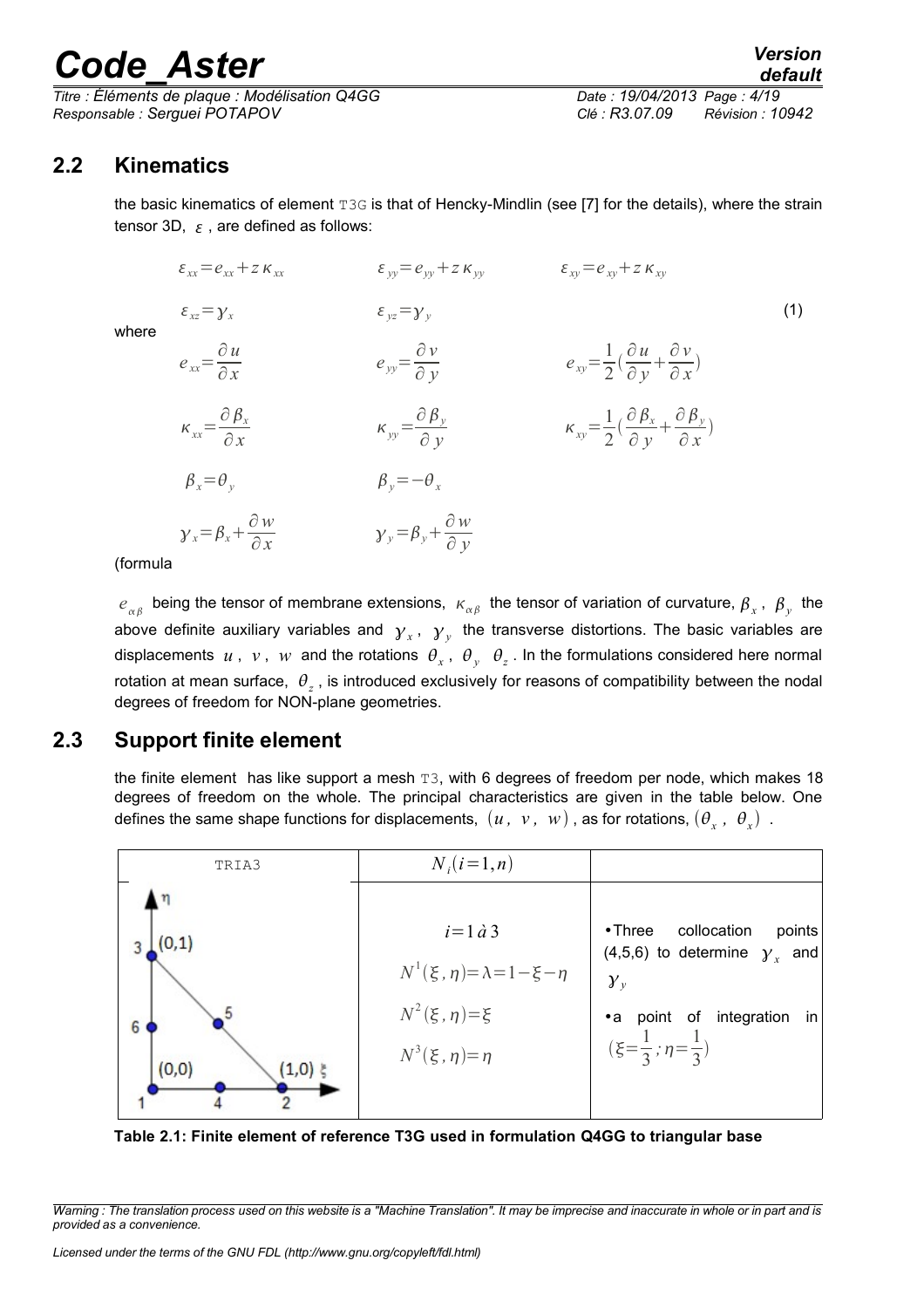*Titre : Éléments de plaque : Modélisation Q4GG Date : 19/04/2013 Page : 5/19 Responsable : Serguei POTAPOV Clé : R3.07.09 Révision : 10942*

*default*

## <span id="page-4-0"></span>**2.4 Membrane-Bending**

the present formulation is based on 5 degrees of freedom by neglecting any effect of rotation perpendicular to the average average. This third rotation, represented by  $\theta_z$  in the local coordinate system, is not presented in this formulation, to see [7] for more details.

The membrane extension and the variation of curvature are discretized in an equivalent way. One and the uses the same shape functions for displacements rotations, which leads to:

$$
U_i = N^r u_i^r \qquad , \qquad \beta_i = N^r \beta_i^r \qquad (r = 1 \, \dot{a} \, 3)
$$

 $u_i^r$   $\beta_i^r$  being the nodal values of displacements and rotations (transformed), respectively. While following the equations (1) and (2) one a:

$$
e_{ij} = B_{ijk}^r u_k^r, \qquad \kappa_{ij} = B_{ijk}^r \beta_k^r,
$$
  

$$
B_{ijk}^r = \frac{1}{2} \frac{\partial N^r}{\partial x^r} (J_{lj}^{-1} \delta_{ik} + J_{li}^{-1} \delta_{jk})
$$

Where one introduces the jacobian of the transformation on the element of reference:

$$
J_{ij} = \frac{\partial x_i}{\partial \xi_j} = \frac{\partial N^r}{\partial \xi_j} x_i^r
$$

∂*<sup>l</sup>*

2

Thus, for the functions defined in Table 2.1 and by choosing the local coordinate system of an element such as  $x_1 = y_1 = y_2 = 0$ , one obtains:

$$
\mathbf{J} = \begin{pmatrix} x_2 & x_3 \\ 0 & y_3 \end{pmatrix} ; \quad \mathbf{J}^{-1} = \frac{1}{x_2 y_3} \begin{pmatrix} y_3 & -x_3 \\ 0 & x_2 \end{pmatrix}
$$

$$
\frac{\partial N^r}{\partial \xi_k} = \begin{pmatrix} -1 & -1 \\ 1 & 0 \\ 0 & 1 \end{pmatrix}
$$

and with final the uniform membrane strain tensor on the element:

$$
\begin{pmatrix} e_{11} \\ e_{22} \\ 2e_{12} \end{pmatrix} = \frac{1}{x_2 y_3} \begin{pmatrix} -y_3 & 0 & y_3 & 0 & 0 & 0 \\ 0 & x_3 - x_2 & 0 & -x_3 & 0 & x_2 \\ x_3 - x_2 & -y_3 & -x_3 & y_3 & x_2 & 0 \end{pmatrix} \begin{pmatrix} u^1 \\ v^1 \\ u^2 \\ v^2 \\ u^3 \\ v^3 \end{pmatrix}
$$
 (3)

 $\overline{1}$  $\mathbf{I}$ 

*Warning : The translation process used on this website is a "Machine Translation". It may be imprecise and inaccurate in whole or in part and is provided as a convenience.*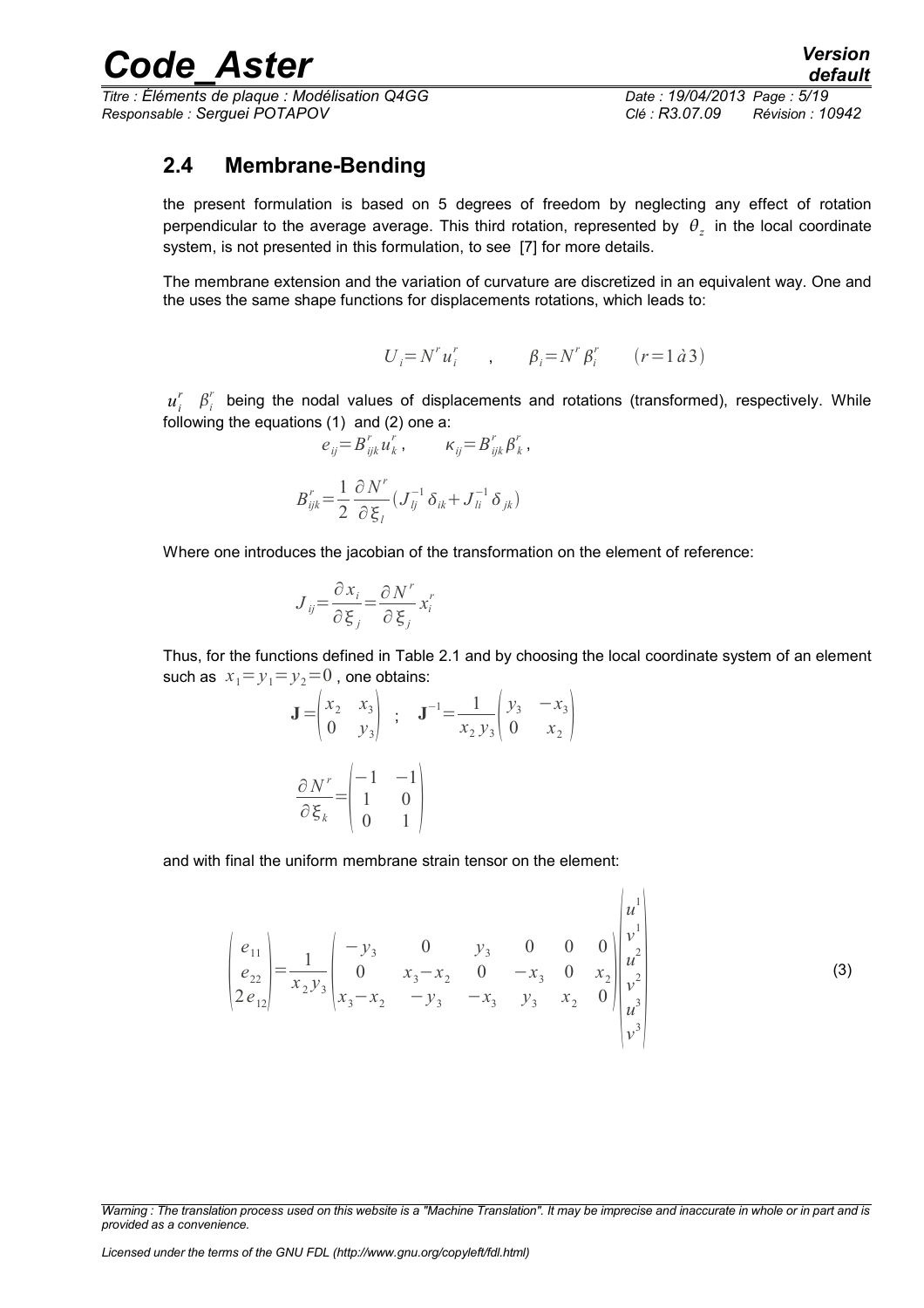# rande Aster *Version*

*default*

*Titre : Éléments de plaque : Modélisation Q4GG Date : 19/04/2013 Page : 6/19 Responsable : Serguei POTAPOV Clé : R3.07.09 Révision : 10942*  $\kappa_{11}$  $\kappa_{22}$  $2\kappa_{12}$  $=-\frac{1}{2}$  $x_2 y_3$ 0  $-y_3$  0  $y_3$  0 0  $-(x_3 - x_2)$  0 −*x*<sub>3</sub> 0 −*x*<sub>2</sub> 0 *y*<sub>3</sub> *x*<sub>3</sub>−*x*<sub>2</sub> −*y*<sub>3</sub> −*x*<sub>3</sub> 0 *x*<sub>2</sub>  $\begin{vmatrix} \theta_y^2 \\ \theta_x^3 \end{vmatrix}$  $\theta_x^1$ 1  $\theta_y^1$  $\theta_x^2$  $\theta_y^2$  $\theta_x^3$  $\theta_y^3$  $\begin{bmatrix} x \\ 3 \end{bmatrix}$ (4)

### <span id="page-5-2"></span>**2.5 transverse Distortion**

 $\frac{1}{2}$ 

### **2.5.1 Description of a locking in transverse shears**

<span id="page-5-1"></span>to avoid locking in shears, one must judiciously choose the discretization of the transverse distortion. For example, while imposing,

$$
y_x = \beta_x + \frac{\partial w}{\partial x}
$$
 and  $y_y = \beta_y + \frac{\partial w}{\partial y}$  (5)

Are according to the degrees of freedom:

$$
\begin{pmatrix} \mathbf{y}_x \\ \mathbf{y}_y \end{pmatrix} = \begin{pmatrix} \theta_y + \frac{\partial w}{\partial x} \\ -\theta_x + \frac{\partial w}{\partial y} \end{pmatrix} = \begin{pmatrix} N^{\alpha} \theta_y^{\alpha} + \frac{\partial N^{\alpha}}{\partial \xi_k} J_{kl}^{-1} w^{\alpha} \\ -N^{\alpha} \theta_x^{\alpha} + \frac{\partial N^{\alpha}}{\partial \xi_k} J_{kl}^{-1} w^{\alpha} \end{pmatrix}
$$

the limit of the thin plates, where  $h \rightarrow 0$  and consequently,  $\gamma_x \rightarrow 0$ ,  $\gamma_y \rightarrow 0$  lead to the following equations in any point  $(\xi, \eta)$ :

$$
\begin{pmatrix} \mathbf{y}_x \\ \mathbf{y}_y \end{pmatrix} = \begin{pmatrix} \theta_y^1 + \frac{1}{x_2} (w_2 - w_1) + (\theta_y^2 - \theta_y^1) \xi + (\theta_y^3 - \theta_y^1) \eta \\ -\theta_x^1 + \frac{1}{x_2 y_3} ((x_3 - x_2) w_1 - x_3 w_2 + x_2 w_3) - (\theta_x^2 - \theta_x^1) \xi - (\theta_x^3 - \theta_x^1) \eta \end{pmatrix} = \begin{pmatrix} 0 \\ 0 \end{pmatrix}, \quad \forall \xi, \eta \quad (6)
$$

the conditions in the equation  $(6)$  lead directly to the relations  $\theta_x^3 = \theta_x^2 = \theta_x^1$  and  $\theta_y^3 = \theta_y^2 = \theta_y^1$ . Rotations of bending are thus all equal and inevitably null if rigid body motions are correctly removed system. Locking in shears thus is observed: a thin plate ( $h \approx 0$ ) with the kinematics of the transverse distortion described in the equation  $(5)$  cannot become deformed in bending.

### **2.5.2 Remedy for lockings by approach T3G**

<span id="page-5-0"></span>to cure lockings and in a way similar to formulation  $Q4G$  [7], formulation T3G uses an interpolation of the transverse distortion independent of displacements and rotations. The relations (5) are slackened, thanks to three collocation points. Firstly, it is supposed that the spatial variation of the transverse distortion is linear with a constant tangential component on each stops. Secondly, as in Q4G, compatibility is imposed on the mediums of the three stop and only in the tangential direction.

The values of the transverse distortion along stop can be calculated directly as follows:

*Warning : The translation process used on this website is a "Machine Translation". It may be imprecise and inaccurate in whole or in part and is provided as a convenience.*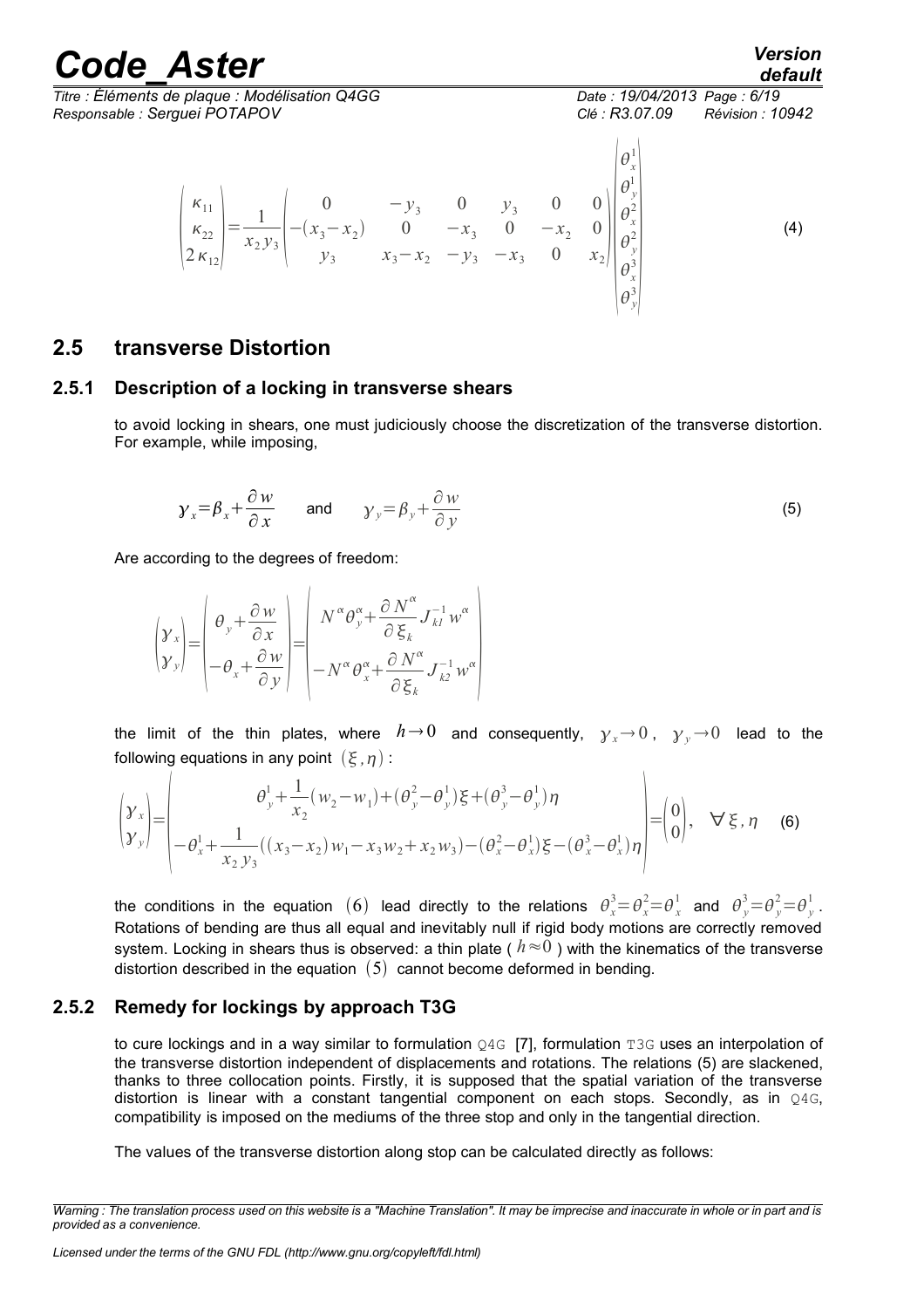*Titre : Éléments de plaque : Modélisation Q4GG Date : 19/04/2013 Page : 7/19 Responsable : Serguei POTAPOV Clé : R3.07.09 Révision : 10942*

*default*

 $\overline{1}$ 

$$
\gamma_s^k = \frac{w_j - w_i}{L_k} + \frac{1}{2} (\beta_s^{ki} + \beta_s^{kj})
$$
\n(7)

where  $\,\mathcal{y}_{\,s}^{\,k}\,$  is the tangential component of the transverse distortion on stops  $\,k$  , which is between the nodes *i* and  $j$  .  $L_k$  is the length of stops  $k$  ;  $\beta_s^{ki}$  and  $\beta_s^{kj}$  are the values projected of rotations (transformed) on the tangent of stops *k* , corresponding to the nodes *i* and *j* , respectively:

$$
\beta_s^{ki} = \beta_x^i \cos \Omega_k + \beta_y^i \sin \Omega_k
$$

where  $\Omega_k$  represents the angle of stops  $\,k\,$  compared to the X-coordinate of the local coordinate system. The equation (7) can be rewritten as follows:

$$
\begin{bmatrix} \mathbf{y}_{s}^{1} \\ \mathbf{y}_{s}^{2} \\ \mathbf{y}_{s}^{3} \end{bmatrix} = \begin{bmatrix} \frac{1}{2}C_{1} & \frac{1}{2}S_{1} & -\frac{1}{L_{1}} & \frac{1}{2}C_{1} & \frac{1}{2}S_{1} & \frac{1}{L_{1}} & 0 & 0 & 0 \\ 0 & 0 & \frac{1}{2}C_{2} & \frac{1}{2}S_{2} & -\frac{1}{L_{2}} & \frac{1}{2}C_{2} & \frac{1}{2}S_{2} & \frac{1}{L_{2}} \\ \frac{1}{2}C_{3} & \frac{1}{2}S_{3} & \frac{1}{L_{3}} & 0 & 0 & 0 & \frac{1}{2}C_{3} & \frac{1}{2}S_{3} & -\frac{1}{L_{3}} \\ \frac{1}{2}C_{4} & \frac{1}{2}S_{5} & \frac{1}{L_{4}} & 0 & 0 & 0 & \frac{1}{2}C_{5} & \frac{1}{2}S_{5} & -\frac{1}{L_{3}} \\ \frac{1}{2}C_{5} & \frac{1}{2}S_{5} & -\frac{1}{L_{4}} & \frac{1}{2}S_{5} & -\frac{1}{L_{5}} \\ \frac{1}{2}C_{5} & \frac{1}{2}S_{5} & \frac{1}{L_{5}} & 0 & 0 & 0 & \frac{1}{2}C_{5} & \frac{1}{2}S_{5} & -\frac{1}{L_{5}} \\ \frac{1}{2}C_{6} & \frac{1}{2}C_{7} & \frac{1}{2}C_{8} & \frac{1}{2}C_{9} & \frac{1}{2}C_{1} & \frac{1}{2}C_{1} & \frac{1}{2}C_{2} & \frac{1}{2}C_{3} & \frac{1}{2}C_{4} & \frac{1}{2}C_{5} \\ \frac{1}{2}C_{8} & \frac{1}{2}C_{9} & \frac{1}{2}C_{1} & \frac{1}{2}C_{1} & \frac{1}{2}C_{2} & \frac{1}{2}C_{1} & \frac{1}{2}C_{2} & \frac{1}{2}C_{3} & \frac{1}{2}C_{4} & \frac{1}{2}C_{5} & \frac{1}{2}C_{6} & \frac{1}{2}C_{
$$

or 
$$
C_k = \cos \Omega_k
$$
 and  $S_k = \sin \Omega_k$ 

In addition, one imposes the following form of the spatial variation in the reference of reference of the transverse distortion:

$$
\begin{aligned} \n\mathbf{y}_x &= a_x + b_x \xi + c_x \eta \\ \n\mathbf{y}_y &= a_y + b_y \xi + c_y \eta \n\end{aligned} \tag{9}
$$

where  $a_x$ ,  $a_y$ ,  $b_x$ ,  $b_y$ ,  $c_x$ ,  $c_y$  are the parameters to be determined starting from the assumptions according to which the tangential components of  $\gamma$  are constant on each stops.

One thus obtains:

$$
\gamma_s^1 = \gamma_x |_{\eta=0} = a_x + b_x \xi \qquad \to \qquad a_x = \gamma_s^1, \quad b_x = 0
$$
  

$$
\gamma_s^2 = (\gamma_x C_2 + \gamma_y S_2)|_{\eta=\xi=1} = [a_x C_2 + a_y S_2 + c_x C_2 + (b_y S_2 - c_x C_2 - c_y S_2) \xi]
$$
  

$$
\to \qquad a_x C_2 + a_y S_2 + c_x C_2 = \gamma_s^2; \qquad b_y S_2 - c_x C_2 - c_y S_2 = 0
$$
  

$$
\gamma_s^3 = (\gamma_x C_3 + \gamma_y S_3)_{\xi=0} = a_x C_3 + a_y S_3 + (c_x C_3 + c_y S_3) \eta
$$
  

$$
\to \qquad a_x C_3 + a_y S_3 = \gamma_s^3; \qquad c_x C_3 + c_y S_3 = 0
$$

*Licensed under the terms of the GNU FDL (http://www.gnu.org/copyleft/fdl.html)*

*Warning : The translation process used on this website is a "Machine Translation". It may be imprecise and inaccurate in whole or in part and is provided as a convenience.*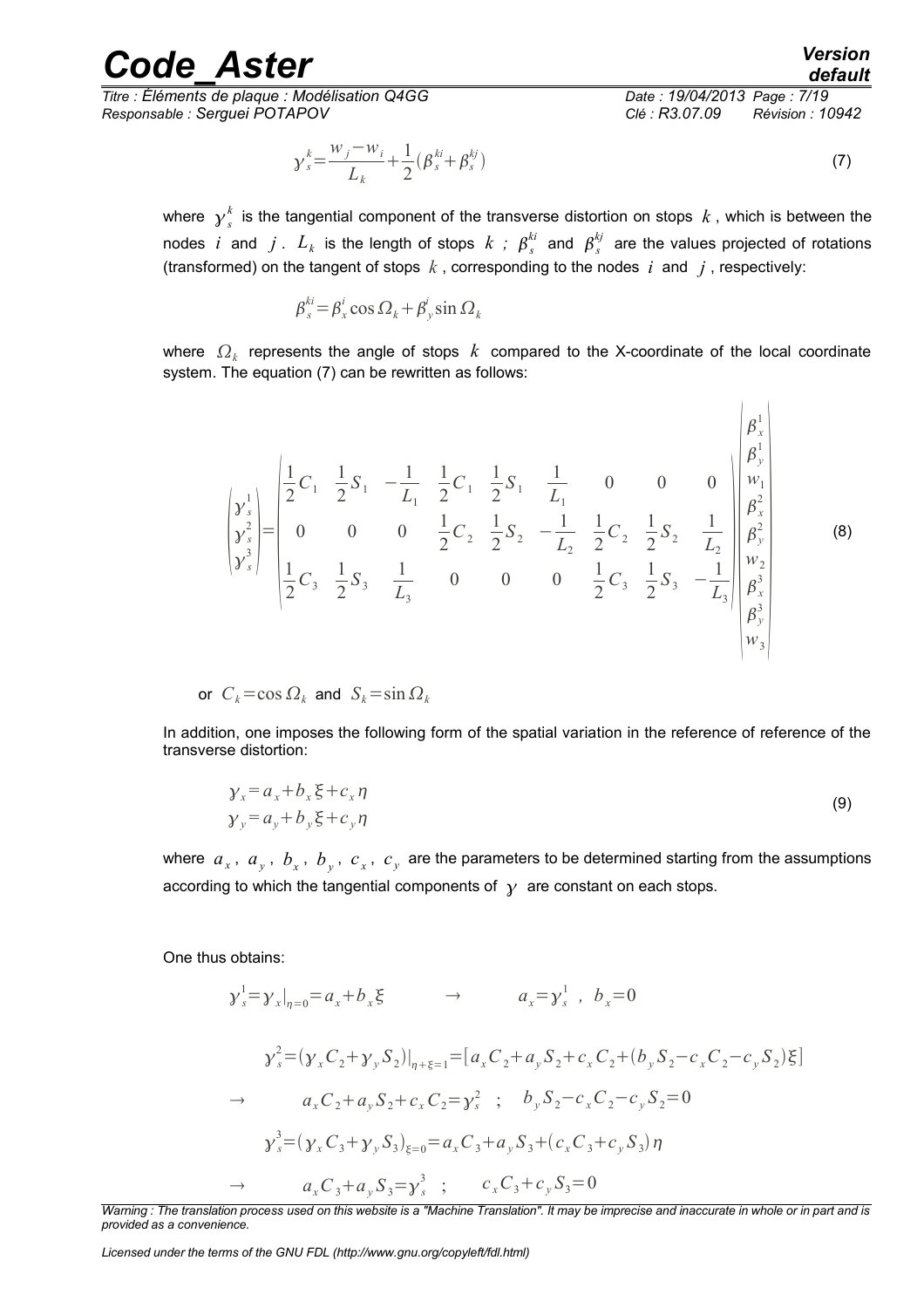*Titre : Éléments de plaque : Modélisation Q4GG Date : 19/04/2013 Page : 8/19 Responsable : Serguei POTAPOV Clé : R3.07.09 Révision : 10942*

What leads to the final result

$$
a_x = y_s^1 \t a_y = -\frac{C_3}{S_3} y_s^1 + \frac{1}{S_3} y_s^3
$$
  
\n
$$
b_x = 0 \t b_y = -\frac{1}{QS_2} y_s^1 + \frac{1}{S_2} y_s^2 - \frac{1}{S_3} y_s^3
$$
  
\n
$$
c_x = -y_s^1 + Q y_s^2 - Q \frac{S_2}{S_3} y_s^3 \t a_y^2 - C \frac{C_3}{S_3} y_s^1 - Q \frac{C_3}{S_3} y_s^2 + Q \frac{C_3 S_2}{S_3^2} y_s^3 \t (10)
$$

where  $Q=1/(C_2-S_2)$ 

From the equations  $(9)$  and  $(10)$  can write:

*C*3 *S*3  $\big)$ 

$$
\begin{pmatrix} y_x \\ y_y \end{pmatrix} = \begin{pmatrix} 1-\eta & Q\eta & -\frac{S_2}{S_3}Q\eta \\ -\frac{C_3}{S_3} - \frac{1}{QS_2}\xi + \frac{C_3}{S_3}\eta & \frac{1}{S_2}\xi - \frac{C_3}{S_3}Q\eta & \frac{1}{S_3} - \frac{1}{S_3}\xi + \frac{C_3S_2}{S_3^2}Q\eta \end{pmatrix} \begin{pmatrix} y_s^1 \\ y_s^2 \\ y_s^3 \end{pmatrix}
$$
(11)

By combining the equations  $(8)$  and  $(11)$  obtains:

$$
\begin{pmatrix}\ny_x \\
y_y\n\end{pmatrix} = \begin{vmatrix}\n1-\eta & Q\eta & -\frac{S_2}{S_3}Q\eta \\
C_3 & 1 & Q_2S_2 \end{vmatrix} \times \frac{C_3}{S_3} - \frac{1}{S_3} \xi + \frac{C_3}{S_3} \eta & \frac{1}{S_2} \xi - \frac{C_3}{S_3}Q\eta & \frac{1}{S_3} - \frac{1}{S_3} \xi + \frac{C_3 S_2}{S_3^2}Q\eta\n\end{pmatrix} \times \begin{pmatrix}\n\frac{1}{2} & 0 & -\frac{1}{L_1} & \frac{1}{2} & 0 & \frac{1}{L_1} & 0 & 0 & 0 \\
\frac{1}{2} & 0 & -\frac{1}{L_1} & \frac{1}{2} & 0 & \frac{1}{L_1} & 0 & 0 & 0 \\
0 & 0 & 0 & \frac{1}{2}C_2 & \frac{1}{2}S_2 & -\frac{1}{L_2} & \frac{1}{2}C_2 & \frac{1}{2}S_2 & \frac{1}{L_2} \\
\frac{1}{2}C_3 & \frac{1}{2}S_3 & \frac{1}{L_3} & 0 & 0 & 0 & \frac{1}{2}C_3 & \frac{1}{2}S_3 & -\frac{1}{L_3} \end{pmatrix} \begin{vmatrix}\n\beta_x^1 \\
\beta_y^2 \\
\beta_x^2 \\
\beta_y^2 \\
\beta_y^3 \\
\beta_y^4 \\
\beta_y^3 \\
\beta_y^4\n\end{vmatrix}
$$
\n(12)

above the statements were slightly simplified by means of the same local coordinate system as in [§2.4], i.e. that where  $\Omega_1=0$  and thus  $C_1=1$  and  $S_1=0$ . The relation between the degrees of freedom of the element,  $|U^\alpha_i|$  and the transverse distortion in any point  $(\xi, \eta)$  , of the equation  $(12)$ is written in the form:

*default*

*Warning : The translation process used on this website is a "Machine Translation". It may be imprecise and inaccurate in whole or in part and is provided as a convenience.*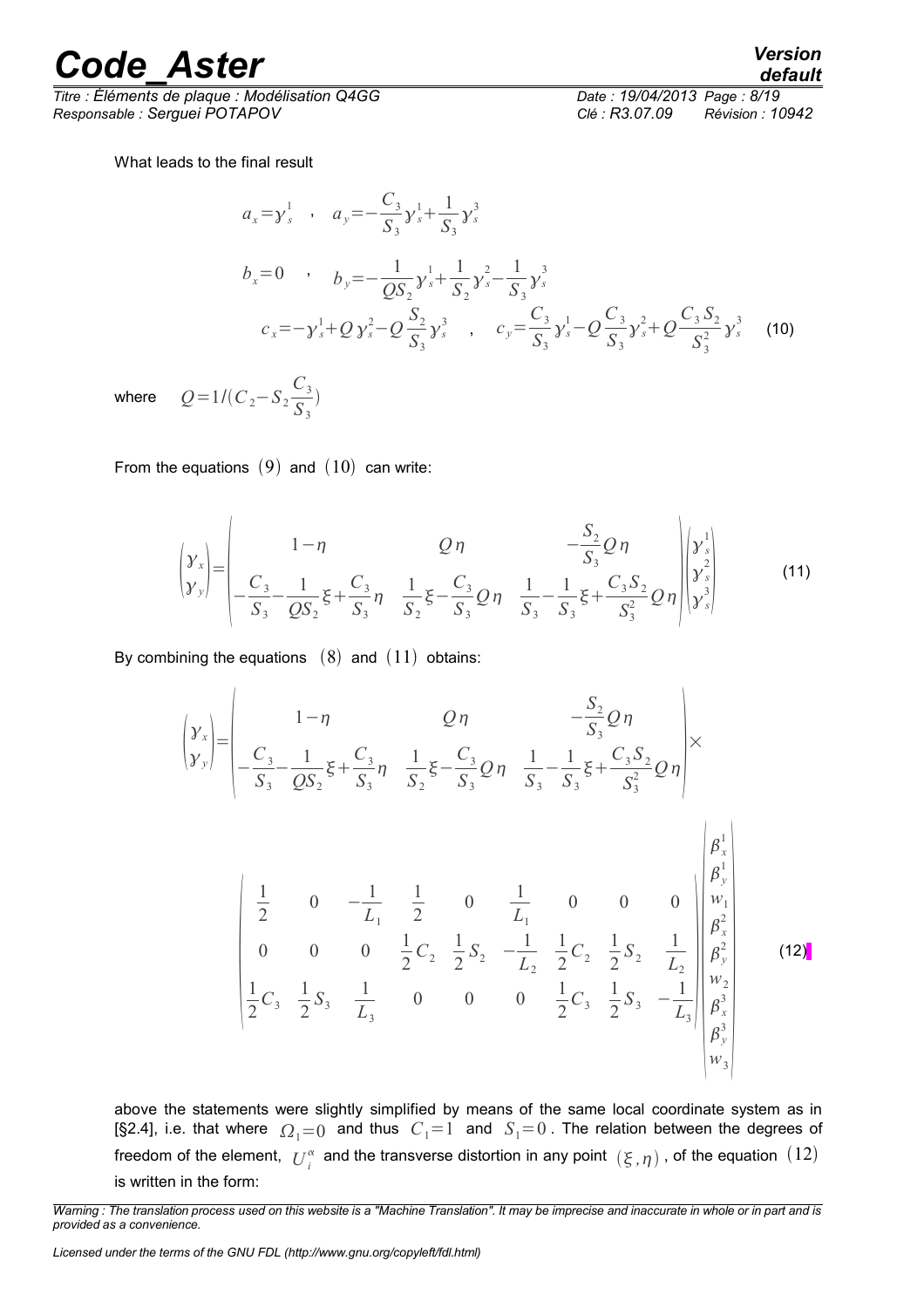*Titre : Éléments de plaque : Modélisation Q4GG Date : 19/04/2013 Page : 9/19 Responsable : Serguei POTAPOV Clé : R3.07.09 Révision : 10942*

Where

$$
\mathbf{B}^{ct} = \begin{vmatrix} 1-\eta & Q\eta & -\frac{S_2}{S_3}Q\eta \\ -\frac{C_3}{S_3} - \frac{1}{QS_2}\xi + \frac{C_3}{S_3}\eta & \frac{1}{S_2}\xi - \frac{C_3}{S_3}Q\eta & \frac{1}{S_3} - \frac{1}{S_3}\xi + \frac{C_3S_2}{S_3^2}Q\eta \end{vmatrix} \times \mathbf{I}
$$
  
\n
$$
\begin{vmatrix} \frac{1}{2} & 0 & -\frac{1}{L_1} & \frac{1}{2} & 0 & \frac{1}{L_1} & 0 & 0 & 0 \\ 0 & 0 & \frac{1}{2}C_2 & \frac{1}{2}S_2 & -\frac{1}{L_2} & \frac{1}{2}C_2 & \frac{1}{2}S_2 & \frac{1}{L_2} \\ \frac{1}{2}C_3 & \frac{1}{2}S_3 & \frac{1}{L_3} & 0 & 0 & 0 & \frac{1}{2}C_3 & \frac{1}{2}S_3 & -\frac{1}{L_3} \end{vmatrix}
$$

 $\gamma_i = B_{ik\alpha}^{ct}(\xi, \eta)U_k^{\alpha}$ 

and

$$
U = \begin{pmatrix} \beta_x^1 & \beta_y^1 & w_1 & \beta_x^2 & \beta_y^2 & w_2 & \beta_x^3 & \beta_y^3 & w_3 \end{pmatrix}^T
$$

Contrary to the discretization exposed in [§2.5.1], and in the equation  $(5)$ , the limit  $h \rightarrow 0$  with the independent kinematics leads to three equations which couple in more balanced way displacements  $w$  , and the rotations  $\,\theta_{x}\,\,\,\theta_{\,y}$  , according to the equation  $\,\left( 8\right)$  .

$$
\begin{pmatrix}\n0 \\
0 \\
0 \\
0\n\end{pmatrix} =\n\begin{pmatrix}\n\frac{1}{2}C_1 & \frac{1}{2}S_1 & -\frac{1}{L_1} & \frac{1}{2}C_1 & \frac{1}{2}C_2 & \frac{1}{L_1} & 0 & 0 & 0 \\
0 & 0 & 0 & \frac{1}{2}C_2 & \frac{1}{2}S_2 & -\frac{1}{L_2} & \frac{1}{2}C_2 & \frac{1}{2}S_2 & \frac{1}{L_2} \\
0 & 0 & 0 & \frac{1}{2}C_2 & \frac{1}{2}S_2 & -\frac{1}{L_2} & \frac{1}{2}C_2 & \frac{1}{2}S_2 & \frac{1}{L_2} \\
\frac{1}{2}C_3 & \frac{1}{S_3} & \frac{1}{L_3} & 0 & 0 & 0 & \frac{1}{2}C_3 & \frac{1}{2}S_3 & -\frac{1}{L_3}\n\end{pmatrix}\n\begin{pmatrix}\n\beta_x^1 \\
\beta_y^2 \\
\beta_x^2 \\
\beta_y^2 \\
\beta_y^3 \\
\beta_y^3 \\
\beta_y^4\n\end{pmatrix}
$$
\n(13)

the conditions in the equation  $(13)$  cause any blocking on the degrees of freedom of rotation. In addition, in the equation  $(13)$  used the equation  $(11)$  to deduce that

$$
\begin{pmatrix} \gamma_x \\ \gamma_y \end{pmatrix} = \begin{pmatrix} 0 \\ 0 \end{pmatrix}
$$

in any point, only if:

*default*

*Warning : The translation process used on this website is a "Machine Translation". It may be imprecise and inaccurate in whole or in part and is provided as a convenience.*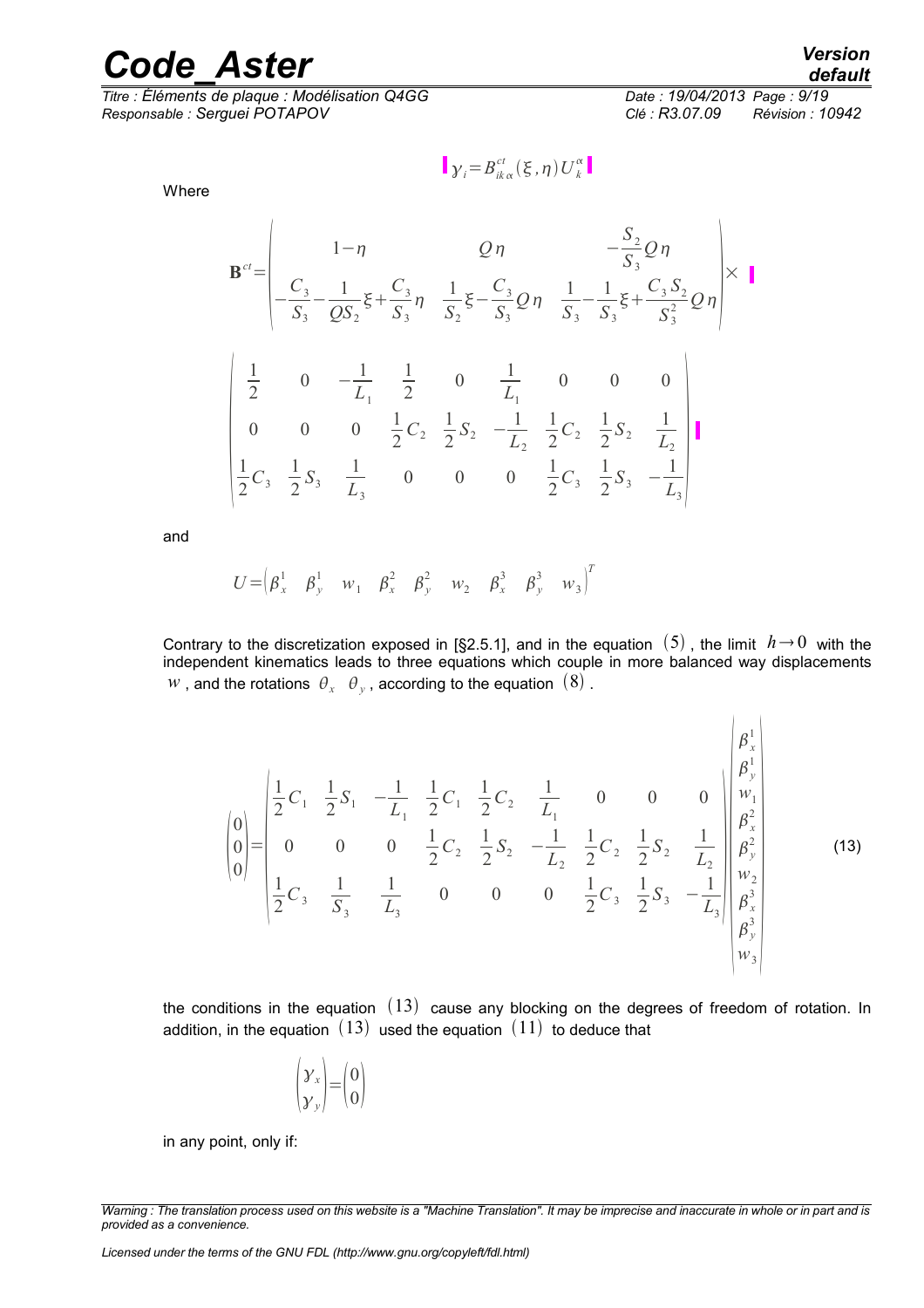*Titre : Éléments de plaque : Modélisation Q4GG Date : 19/04/2013 Page : 10/19 Responsable : Serguei POTAPOV Clé : R3.07.09 Révision : 10942*

$$
\begin{pmatrix} \mathbf{y}_s^1 \\ \mathbf{y}_s^2 \\ \mathbf{y}_s^3 \end{pmatrix} = \begin{pmatrix} 0 \\ 0 \\ 0 \end{pmatrix}
$$

*default*

### **2.6 Computation of the stresses and internal forces**

<span id="page-9-1"></span>One presents here the application of the kinematics defined in [§2.4] in the computation of the internal forces. Two different cases will be considered:

•Linear, Model •elasticity total of type GLRC.

For linear elasticity, only one point of integration in the thickness is necessary, because the strains and the forced vary linearly in the thickness.

The objectif principal of modelization  $Q4GG$  is the use of model GLRC DAMAGE [R7.01.31] in the frame of element T3G and Q4G. Only one point of integration in the thickness is necessary, because nonlinearity is taken into account directly in terms of forces and strains generalized.

### **2.6.1 Linear elasticity**

<span id="page-9-0"></span>For a linear elastic behavior one defines potential energy in the following way:

$$
\Phi^{L} = \frac{1}{2} \int_{S} \int_{-\frac{h}{2}}^{\frac{h}{2}} \varepsilon_{ij} C_{ijkl}^{el} \varepsilon_{kl} dz dS + \Phi^{ext}
$$
  
= 
$$
\frac{1}{2} \int_{S} [e_{ij} H_{ijkl}^{M} e_{kl} + \kappa_{ij} H_{ijkl}^{M} \kappa_{kl} + \gamma_{i} H_{ij}^{CT} \gamma_{j}] dS + \Phi^{ext}
$$
(14)

where  $\, \bm{\varepsilon} \, \bm{\,} C^{el}$ , respectively, the tensor  $\, 3D \,$  strain and the elastic tensor corresponding For a linear material, the integral according to  $z$  is carried out analytically.  $\boldsymbol{\phi}^{ext}$  the contribution due to the limiting conditions. The tensors  $e_1, \kappa_2$ , represent the membrane extension and the variation of curvature and the vector  $\gamma$  the transverse distortion, as introduced into [§2.4]. In the equation  $(14)$ , one makes as the assumption as the shell is symmetric compared to the average average, if not an additional term of membrane-flexure coupling is obtained. The details of computation in the equationformule  $(14)$  are provided in [7], where one finds the statements following for the matrixes **H** :

$$
\mathbf{H}^{M} = \frac{Eh}{1 - v^{2}} \begin{pmatrix} 1 & v & 0 \\ v & 1 & 0 \\ 0 & 0 & \frac{1 - v}{2} \end{pmatrix} \quad \mathbf{H}^{F} = \frac{Eh^{3}}{12(1 - v^{2})} \begin{pmatrix} 1 & v & 0 \\ v & 1 & 0 \\ 0 & 0 & \frac{1 - v}{2} \end{pmatrix} \quad \mathbf{H}^{CT} = \frac{kEh}{2(1 + v)} \begin{pmatrix} 1 & 0 \\ 0 & 1 \end{pmatrix}
$$

where *h* is the thickness, E the Young's modulus formulates,  $v$  the Poisson's ratio and  $k$  a parameter which can vary according to the theory applied. Generally formula  $k=\frac{5}{6}$ 6 (Reissner models).

Then, one applies the introduced kinematics to [§2.3] and [§2.4]:

*Warning : The translation process used on this website is a "Machine Translation". It may be imprecise and inaccurate in whole or in part and is provided as a convenience.*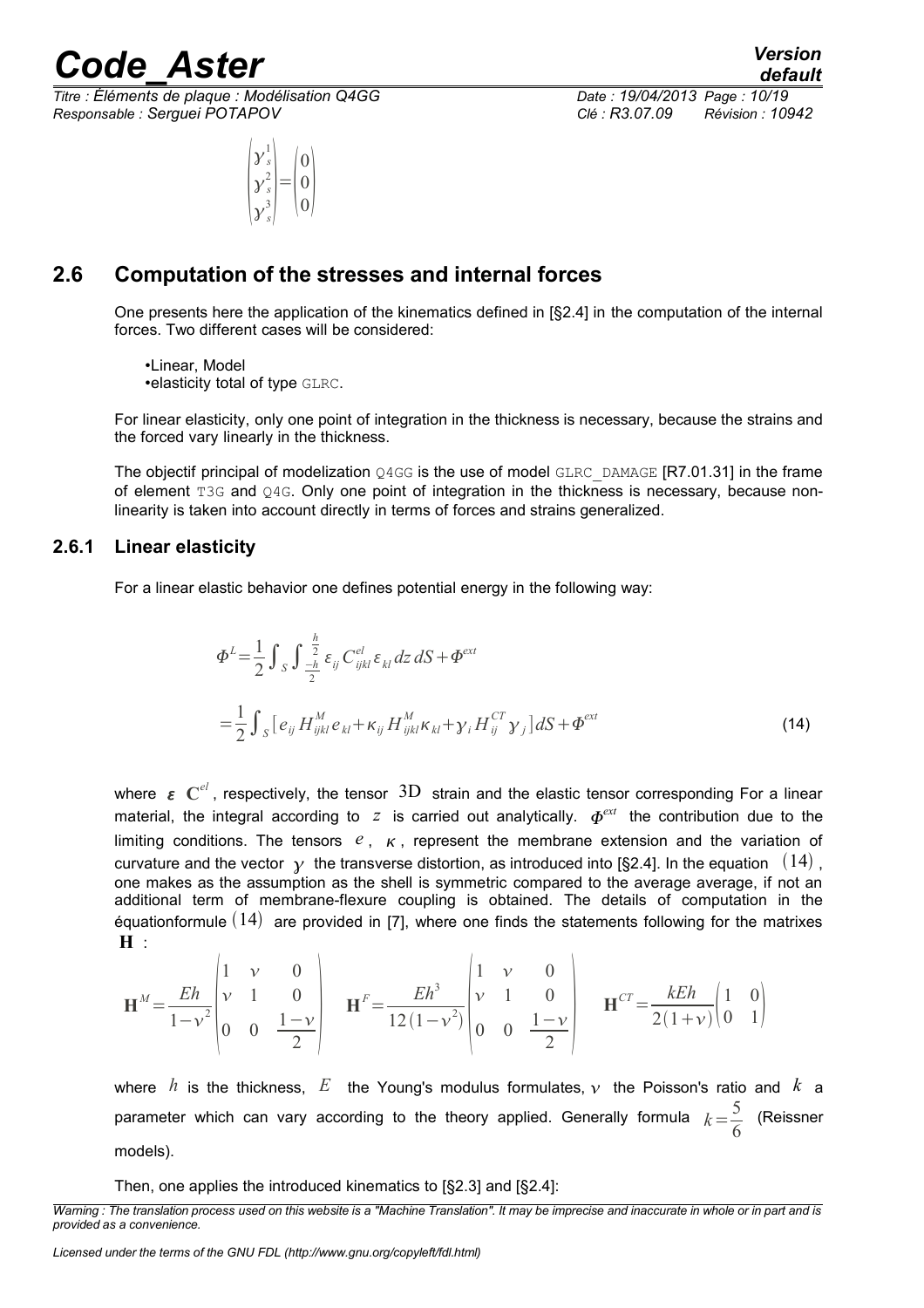*Titre : Éléments de plaque : Modélisation Q4GG Date : 19/04/2013 Page : 11/19 Responsable : Serguei POTAPOV Clé : R3.07.09 Révision : 10942*

 $\mathbf{1}$ 

$$
\begin{pmatrix} e_{xx} \\ e_{yy} \\ e_{xy} \end{pmatrix} = \mathbf{B}^M \begin{pmatrix} u^1 \\ v^1 \\ u^2 \\ v^2 \\ u^3 \\ v^3 \end{pmatrix} \qquad \qquad \begin{pmatrix} \kappa_{xx} \\ \kappa_{yy} \\ \kappa_{xy} \end{pmatrix} = \mathbf{B}^F \begin{pmatrix} \theta_x^1 \\ \theta_y^1 \\ \theta_y^2 \\ \theta_y^2 \\ \theta_y^3 \\ \theta_y^3 \\ \theta_y^3 \end{pmatrix} \qquad \qquad \begin{pmatrix} \mathbf{y}_x \\ \mathbf{y}_y \\ \mathbf{y}_z \end{pmatrix} = \mathbf{B}^{CT} \begin{pmatrix} \theta_x^1 \\ \theta_y^2 \\ \theta_x^2 \\ \theta_y^2 \\ \theta_y^3 \\ \theta_y^3 \\ \theta_y^3 \\ \theta_y^3 \end{pmatrix}
$$

to obtain from the equation  $(14)$ :

$$
\mathbf{a} \mathbf{b} \text{ from the equation } (14):
$$
\n
$$
\Phi^{L} = \frac{1}{2} U_{\alpha}^{T} \Big[ \underbrace{\int_{S} B_{ij\alpha}^{M} H_{ijkl}^{M} B_{kl\beta}^{M} dS}_{K_{\alpha\beta}^{N}} \Big] U_{\beta} + \frac{1}{2} U_{\alpha}^{T} \Big[ \underbrace{\int_{S} B_{ij\alpha}^{F} H_{ijkl}^{F} B_{kl\beta}^{F} dS}_{K_{\alpha\beta}^{F}} \Big] U_{\beta} + \frac{1}{2} U_{\alpha}^{T} \Big[ \underbrace{\int_{S} B_{ij\alpha}^{CT} H_{ijkl}^{CT} B_{kl\beta}^{CT} dS}_{K_{\alpha\beta}^{CT}} \Big] U_{\beta} + \Phi^{\text{ext}}
$$

By resorting to the principle of minimal free energy,  $\ \partial\varPhi^L\mathbf{=}\,0$  ,  $\ \forall\ \delta\ {U}_{_{\alpha}}$  , one obtains:

$$
2^{-\alpha} \underbrace{S - \eta \alpha - \eta \kappa - \eta \kappa \mu}_{K_{\alpha\beta}} - \underbrace{K_{\alpha\beta}^{CT}}_{\text{prime}}
$$
\n
$$
\underbrace{(K_{\alpha\beta}^{M} + K_{\alpha\beta}^{F} + K_{\alpha\beta}^{CT})U_{\beta}}_{\text{F}^{\text{int}}} = F_{\alpha}^{\text{ext}}
$$

where  $\mathbf{F}^{\text{int}}$  and  $\mathbf{F}^{\text{ext}}$  are, respectively, the internal forces and external.

The integration of all the contributions to the stiffness matrix  $\mathbf{K}^M$  ,  $\mathbf{K}^F$  and  $\mathbf{K}^{CT}$  is carried out with only one point of integration in the plane of the triangle (center of gravity). This gives an exact integration for the terms  $\mathbf{K}^M - \mathbf{K}^F$  because  $\mathbf{H}^M$  ,  $\mathbf{H}^F$ ,  $\mathbf{B}^M$ ,  $\mathbf{B}^F$  are constant by element (see [§4.5]). On the other hand,  $\mathbf{B}^{CT}$  is a linear function (see [§2.4]) and the exact integration of  $\mathbf{K}^{CT}$ would require three Gauss points.

Like element T3G, as proposed in [3] and discussed in [12], under-is integrated on the part of the transverse shears, it has a parasitic mode, i.e. a mode with energy zero, which is not a mode of rigid body. From two elements, the model T3G finds a correct "row however".

### **2.6.2 Behavior total nonlinear of type GLRC**

<span id="page-10-0"></span>During the use of a total model, the relation between the stresses and the strains is defined in term of the generalized variables,  $\, \varepsilon^G \,$  ,  $\, \sigma^G \,$  :

*Warning : The translation process used on this website is a "Machine Translation". It may be imprecise and inaccurate in whole or in part and is provided as a convenience.*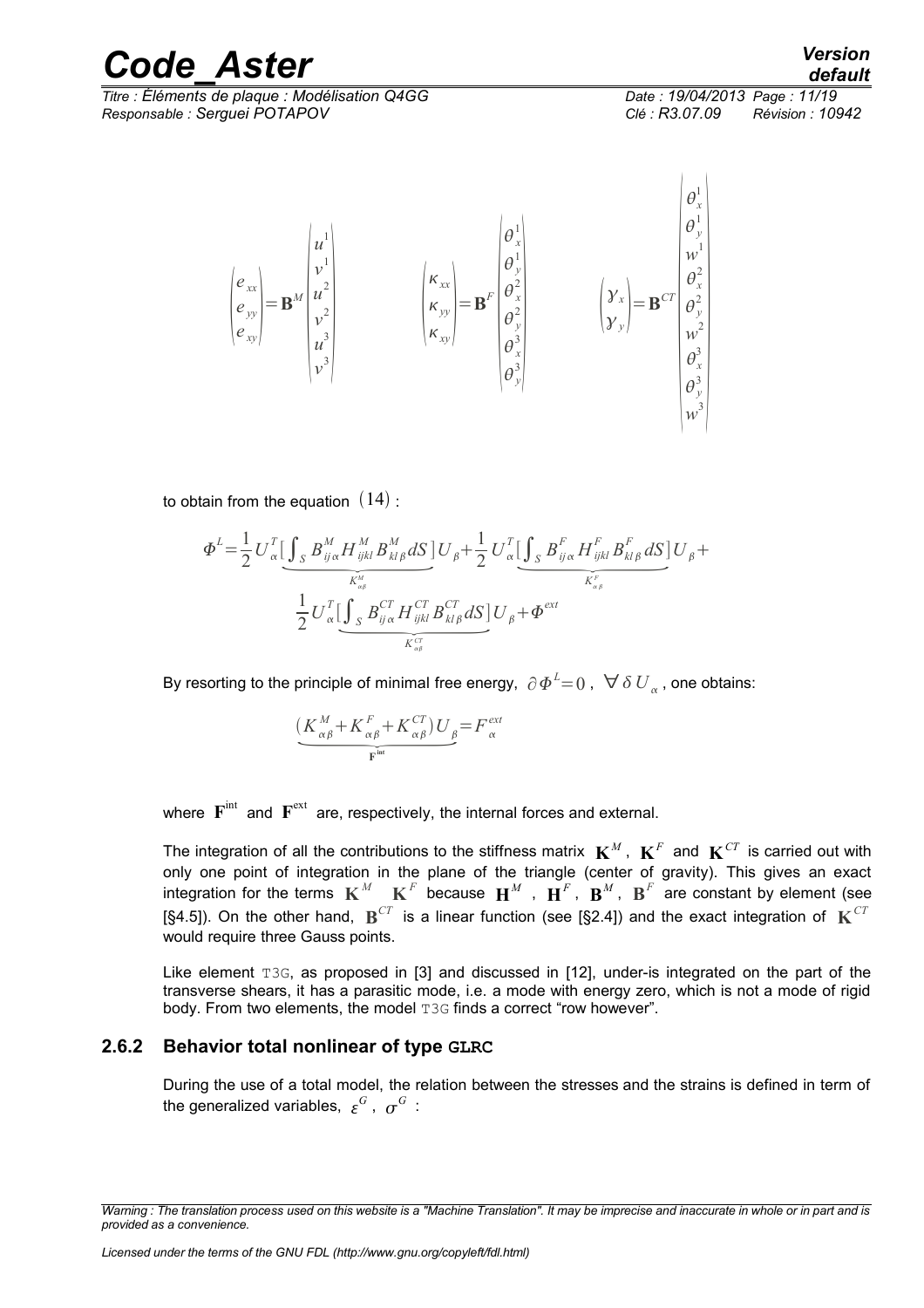*Titre : Éléments de plaque : Modélisation Q4GG Date : 19/04/2013 Page : 12/19 Responsable : Serguei POTAPOV Clé : R3.07.09 Révision : 10942*

$$
\varepsilon^{G} = \begin{pmatrix} e \\ \kappa \\ \gamma \end{pmatrix} \qquad \qquad \sigma^{G} = \begin{pmatrix} N \\ M \\ T \end{pmatrix}
$$

*default*

where the generalized strains are the membrane extension  $e$ , the variation of curvature  $\kappa$ , and the transverse distortion  $\gamma$  (see [§2.4] for more precise definitions). The generalized stresses are the membrane force **N** , the bending moment **M** , and the transverse shears **T** :

$$
\mathbf{N} = \begin{pmatrix} N_{xx} \\ N_{yy} \\ N_{xy} \end{pmatrix} = \frac{1}{2} \int_{-\frac{h}{2}}^{\frac{h}{2}} \begin{pmatrix} \sigma_{xx} \\ \sigma_{yy} \\ \sigma_{xy} \end{pmatrix} dz \qquad \mathbf{M} = \begin{pmatrix} M_{xx} \\ M_{yy} \\ M_{xy} \end{pmatrix} = \frac{1}{2} \int_{-\frac{h}{2}}^{\frac{h}{2}} \begin{pmatrix} \sigma_{xx} \\ \sigma_{yy} \end{pmatrix} dz
$$

$$
\mathbf{T} = \begin{pmatrix} T_{x} \\ T_{y} \end{pmatrix} = \int_{-\frac{h}{2}}^{\frac{h}{2}} \begin{pmatrix} \sigma_{xz} \\ \sigma_{yz} \end{pmatrix} dz
$$

GLRC\_DAMAGE The model takes into account elastoplasticity in membrane-bending, mainly due to steels, and the damage in bending, mainly due to the concrete. The free energy corresponding to the model is defined like:

$$
\Phi^{G} = \frac{1}{2} \int_{S} (e - e^{P})_{ij} H_{ijkl}^{M} (e - e^{P})_{kl} dS + \frac{1}{2} \int_{S} (\kappa - \kappa^{P})_{ij} H_{ijkl}^{Fd} (d_{1,} d_{2}) (\kappa - \kappa^{P})_{kl} dS + \frac{1}{2} \int_{S} \gamma_{ij} H_{ijkl}^{CT} \gamma_{kl} dS
$$
\n(15)

where  $e^{p}$  and  $\kappa^{p}$  are, respectively, plastic membrane extension and plastic variation of curvature;  $\textbf{H}^M$  and  $\textbf{H}^{CT}$  the elastic matrixes for the membrane and the transverse shears, the same ones as those defined in [§2.6.1]. For the part of bending one defines the matrix  $\mathbf{H}^{Fd}$  , which is a function of the variables of damage,  $d_{\perp}$  and  $d_{\perp}$  [8]. One points out that no non-linearity is considered for the part of the transverse shears. This assumption is not really justified, because the damage of the concrete inevitably induces a reduction in the stiffness in transverse shears. Since the model was conceived in the frame of the assumption of the thin plates, it is disadvised using GLRC\_DAMAGE in situations the model where the transverse energy of shears becomes comparable to the contributions of the membrane or bending.

By imposing  $\ \partial \varPhi^{\scriptscriptstyle G}\!\! =\! 0$  , one obtains:

 *<sup>G</sup>*=*U* ∫*S B M T N xx N yy <sup>N</sup> xy dS* **F**int *M* ∫*S B F T M xx M yy <sup>M</sup> xy B CT <sup>T</sup>* **H** *CT x y dS* **F**int *F* (16) *w* ∫*s B w CT <sup>T</sup>* **H** *CT x y dS* **F**int *CT*

where the following relations are used:

*Licensed under the terms of the GNU FDL (http://www.gnu.org/copyleft/fdl.html)*

*Warning : The translation process used on this website is a "Machine Translation". It may be imprecise and inaccurate in whole or in part and is provided as a convenience.*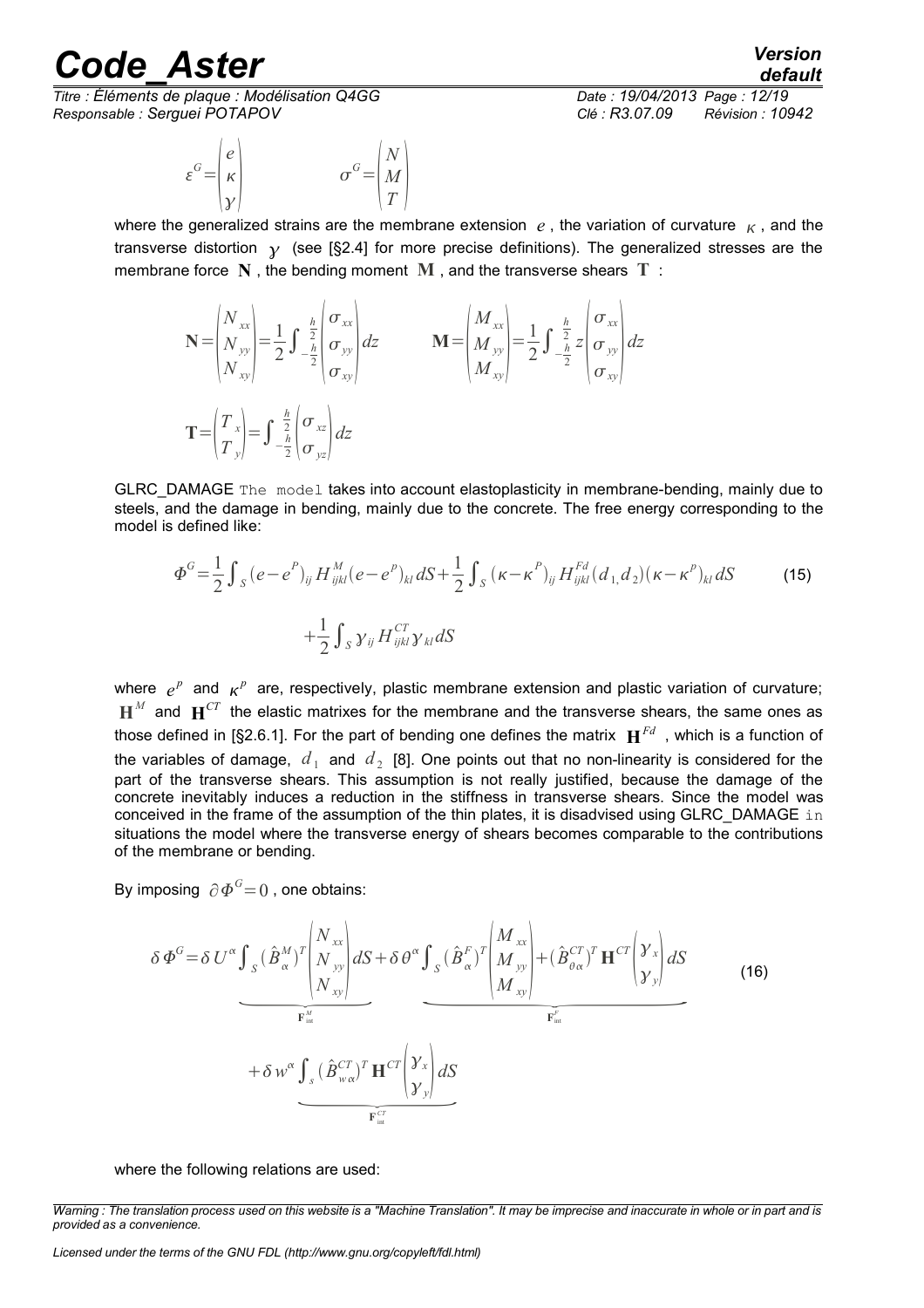*Titre : Éléments de plaque : Modélisation Q4GG Date : 19/04/2013 Page : 13/19 Responsable : Serguei POTAPOV Clé : R3.07.09 Révision : 10942*

$$
\hat{\mathbf{B}}^M = \int_{-\frac{h}{2}}^{\frac{h}{2}} \mathbf{B}^M dz \quad \hat{\mathbf{B}}^F = \int_{-\frac{h}{2}}^{\frac{h}{2}} z \mathbf{B}^F dz \quad \hat{\mathbf{B}}^{CT} = \int_{-\frac{h}{2}}^{\frac{h}{2}} \mathbf{B}^{CT} dz
$$

the constitutive law, whose practically all characteristics rise from the definition of the free energy [éq .4.7.3-1], can be summarized, according to the equation  $(16)$ , in term of relations:

$$
\mathbf{N} = \mathbf{N}(e, \kappa) \qquad \mathbf{M} = \mathbf{M}(e, \kappa) \qquad \mathbf{T} = \mathbf{H}^{CT} \mathbf{y}
$$

the details of the application of model GLRC\_DAMAGE in a frame "finite elements" are given in [4] and [8].

# **2.7 "Lumped" mass matrix**

<span id="page-12-0"></span>In this paragraph one presents the approach used to build the "lumped" mass matrix. One focuses oneself on the terms due to bending, the terms corresponding to the membrane being obtained in a classical way also applied to the elements 2D . The mass matrix **M** is defined from kinetic energy  $E^{cin}$  and of the kinematics suggested with [§2.2]:

$$
E^{cin} = \frac{1}{2} \int_{S} \int_{-\frac{h}{2}}^{\frac{h}{2}} \rho \, \dot{u}^{2} \, dz \, dS = (\dot{\theta}_{x}^{\alpha} \, \dot{\theta}_{y}^{\alpha} \, \dot{w}^{\alpha}) M^{\alpha \beta} \begin{vmatrix} \dot{\theta}_{x}^{\beta} \\ \dot{\theta}_{y}^{\beta} \\ \dot{w}^{\beta} \end{vmatrix} + E_{\text{memb}}^{cin}
$$

where  $\;E_{\mathit{memb}}^{\mathit{cin}}\;$  represents the contribution of the membrane,  $\; \rho \;$  being the density and the mass matrix **M** being equal to:

$$
M^{\alpha\beta} = m^{\alpha\beta} \begin{vmatrix} \frac{h^3}{12} & 0 & 0 \\ 0 & \frac{h^3}{12} & 0 \\ 0 & 0 & h \end{vmatrix}
$$
 (17)

$$
m^{\alpha\beta} = \int_{s} \rho \, N^{\alpha} \, N^{\beta} \, dS \tag{18}
$$

a way calculate the integral  $(18)$  master key by the squaring of Gauss, which leads to the coherent matrix coupling the contributions of the various degrees of freedom. It is generally recognized that the computation of a coherent mass matrix is not justified for computations in fast dynamics, for which the "lumped" matrix always offers a better accuracy-cost ratio.

One uses the same mass matrix for the T3G as for the DKT. Besides the approximation of the decoupling of the various degrees of freedom, leading to the use of the lumped matrix, one makes approximations on the terms of inertia in order to increase time step stability.

In [5] one proposes to build the lumped matrix from the equation  $(18)$  formulates the squaring of Lobatto, whose alternatives are the trapezoidal diagram and the diagram of Simpson, where the points of integration coincide with the nodes. The construction of the mass matrix is done through a finite element of beam, linear and with two nodes, by means of the trapezoidal diagram, leading to:

*Warning : The translation process used on this website is a "Machine Translation". It may be imprecise and inaccurate in whole or in part and is provided as a convenience.*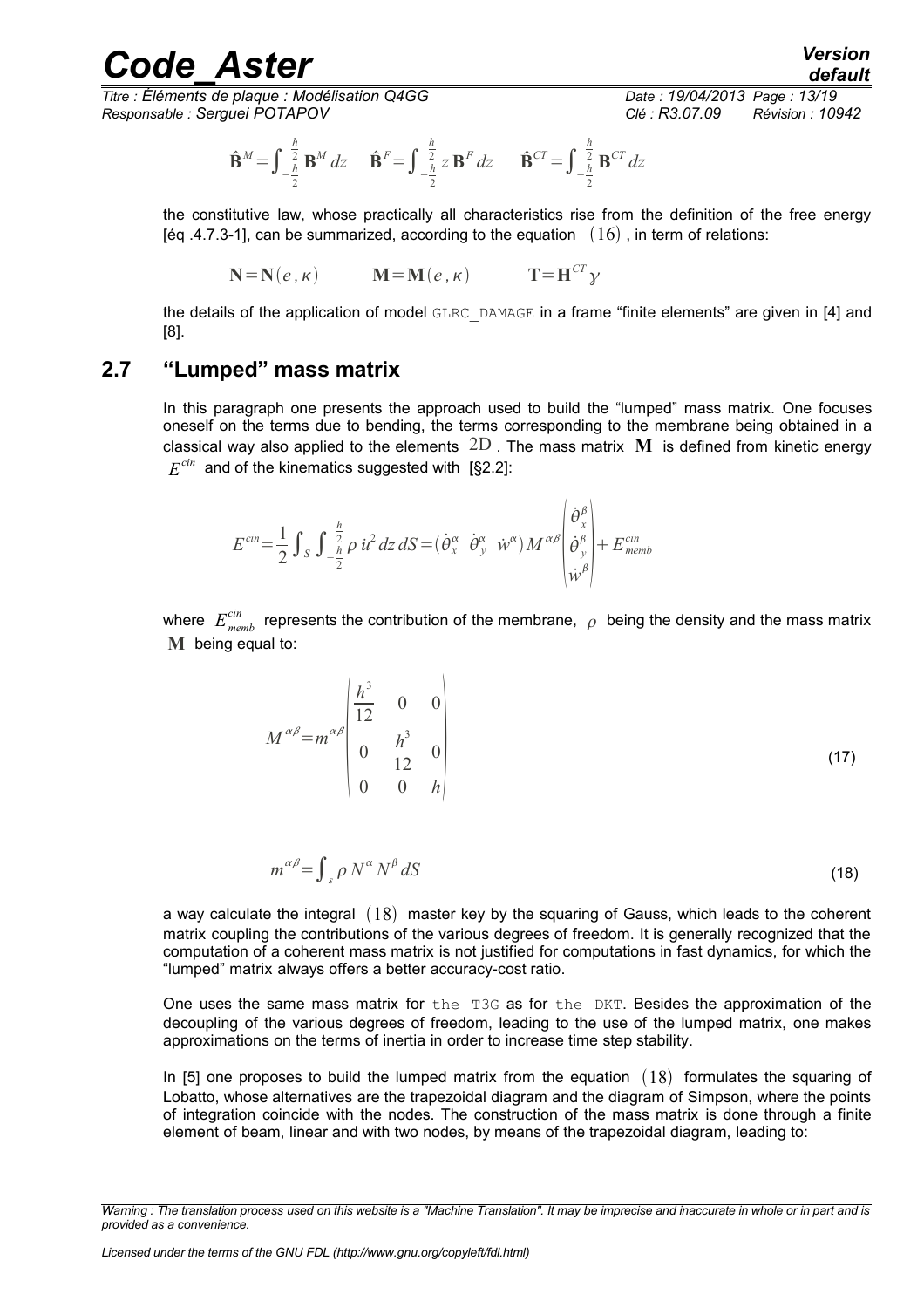*Titre : Éléments de plaque : Modélisation Q4GG Date : 19/04/2013 Page : 14/19 Responsable : Serguei POTAPOV Clé : R3.07.09 Révision : 10942*

 $M_0^{pout} = \frac{1}{2}$ 

2 *LA*

 $\vert$   $\vert$ 

*I A*

0 0 0

*A*

0 1 0 0

 $0 \t 0 \t 1$ 

 $\begin{bmatrix} 0 & 0 & \frac{I}{A} & 0 \\ 0 & 0 & 0 & 1 \end{bmatrix}$  (19)

for which the vector of degrees of freedom is written like  $\left(\theta_1w_1\theta_2w_2\right)^T$ .  $A$  ,  $L$  and  $I$  are the area of the section, the length and the main moment of inertia of the element beam, respectively. The use of the matrix  $(eq.19)$  formulates seeming too restrictive stability condition of the explicit diagram of integration in time, one proposes in [5] rather:

$$
M_{0}^{pout} = \frac{1}{2} \rho L A \begin{pmatrix} \alpha & 0 & 0 & 0 \\ 0 & 1 & 0 & 0 \\ 0 & 0 & \alpha & 0 \\ 0 & 0 & 0 & 1 \end{pmatrix}
$$

where the parameter  $\alpha$  is introduced so that its adjustment can maximize time step stability. According to [5] its optimal value would be  $\alpha = \frac{1}{2}$ 8  $L^2$  . By directly applying these results by analogy to the plates one replaces the matrix of the equation  $(19)$  by:

$$
M^{\alpha\beta} = m^{\alpha\beta} \begin{vmatrix} hA^e & 0 & 0 \\ 8 & 0 & 0 \\ 0 & \frac{hA^e}{8} & 0 \\ 0 & 0 & h \end{vmatrix}
$$
 (20)

where  $A^e$  is the area of the element considered. In the transition of the beam to the plate one supposed a certain equivalence between the length of the element beam and the area of the element plates, so that  $\,\,A^e\!\approx\!L^2$  . It is pointed out that the approach suggested in [5] is not rigorous from the geometrical point of view and that it is focused on the maximization of the step of stability. In the version established in *Code\_Aster* one makes sure of the desired effect of the modification of (18) in  $(19)$  by means of (as that was made for the elements of family DKT [7]):

$$
M^{\alpha\beta} = m^{\alpha\beta} \begin{pmatrix} \max\left(\frac{h^3}{12}, \frac{hA^e}{8}\right) & 0 & 0\\ 0 & \max\left(\frac{h^3}{12}, \frac{hA^e}{8}\right) & 0\\ 0 & 0 & h \end{pmatrix}
$$
(21)

because the equation  $(20)$  is not interesting that for the coarse meshes, a priori more current, while the equation (17) favorable for very fine meshes. Moreover, in *Code\_Aster* one decides to integrate  $(18)$  by the squaring of Gauss into three points by keeping only the diagonal terms:

*Warning : The translation process used on this website is a "Machine Translation". It may be imprecise and inaccurate in whole or in part and is provided as a convenience.*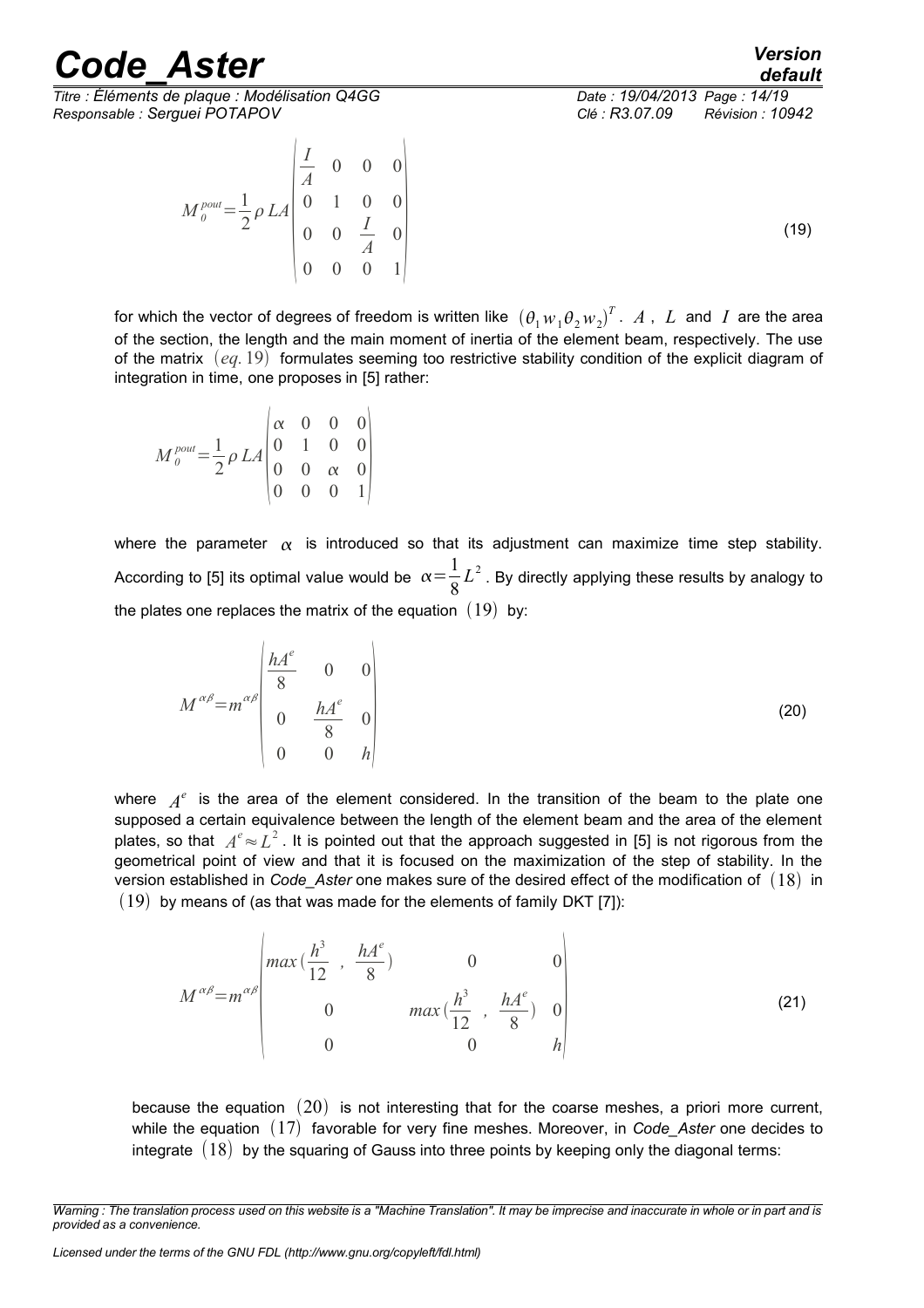*Titre : Éléments de plaque : Modélisation Q4GG Date : 19/04/2013 Page : 15/19 Responsable : Serguei POTAPOV Clé : R3.07.09 Révision : 10942*

 $dS$  (22)

 $m^{\alpha\beta} = \delta_{\alpha\beta} \int_{\mathcal{S}} \rho \, N^{\alpha} N^{\beta}$ 

Note:: the classical coherent mass matrix was not developed for this finite element in *Code\_Aster*.

# **2.8 Second member corresponding to work external**

<span id="page-14-0"></span>the variational formulation of work external and the discretization of the potential of the external forces are presented in §4.8 [R3.07.03]. Note: The thermal loading is not treated.

*Warning : The translation process used on this website is a "Machine Translation". It may be imprecise and inaccurate in whole or in part and is provided as a convenience.*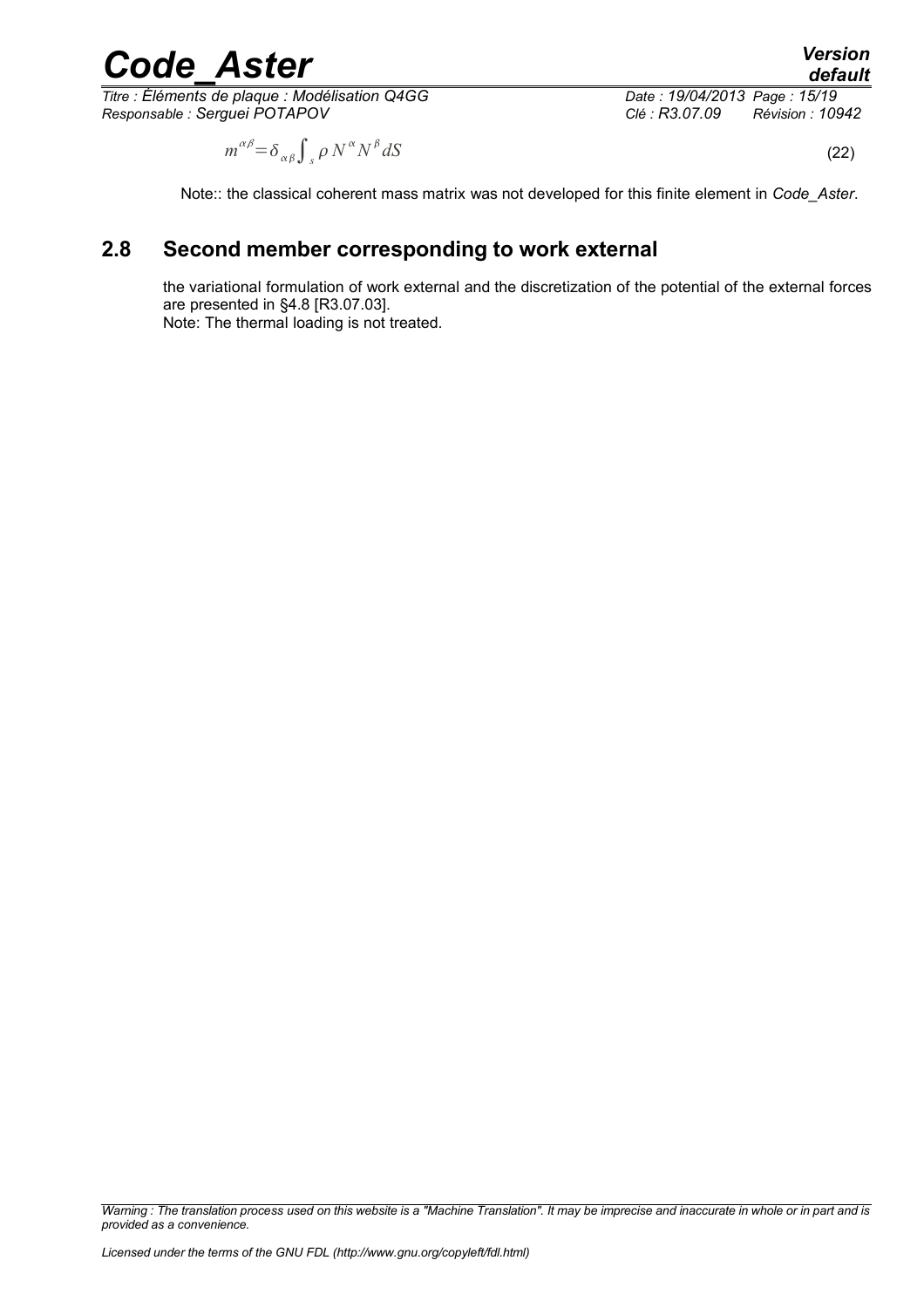*Titre : Éléments de plaque : Modélisation Q4GG Date : 19/04/2013 Page : 16/19 Responsable : Serguei POTAPOV Clé : R3.07.09 Révision : 10942*

# <span id="page-15-2"></span>**3 Establishment of the shell elements in** *Code\_Aster*

### **3.1 Description**

<span id="page-15-1"></span>These elements (of names MEQ4GG4, MET3GG3) lean on meshes QUAD4 and plane TRIA3. These elements are not exact with the nodes and it is necessary to net with several elements to get correct results.

### **3.2 Introduced use and developments**

<span id="page-15-0"></span>These elements are used in the following way:

```
•AFFE_MODELE_(MODELISATION=' Q4GG',...) for the triangle and the quadrangle.
```

```
•AFFE_CARA_ELEM (COQUE=_F (EPAISSEUR=' EP'
              ANGL REP = (" \alpha " " \beta ")
              COEF RIGI DRZ = "CTOR")
```
to make postprocessings (generalized forces,…) in a reference chosen by the user who is not the local coordinate system of the element, one gives a direction of reference **D** defined by two nautical angles in the total reference. The projection of this direction of reference as regards the plate fixes a direction *X1* reference. The norm with the plane into fixed one second and the cross product of the two vectors previously definite make it possible to define the local trihedron in which will be expressed the generalized forces and the forced. The user will have to take care that the selected reference axis is not found parallel with the norm of certain shell elements of the model. By default this direction of reference is the axis *X* total reference of definition of the mesh.

Value CTOR corresponds to the coefficient which the user can introduce for the processing of the terms of stiffness and mass according to normal rotation with the plan of the plate. This coefficient must be sufficiently small not to disturb the energy assessment of the element and not too small so that the stiffness matrixes and of mass are invertible. A value of  $10^{-5}$  is put by default.

For a behavior:

•Homogeneous isotropic elastic in the thickness one uses key word ELAS in DEFI\_MATERIAU where one defines the coefficients *E* Young modulus,  $\gamma$  Poisson's ratio,  $\rho$  the density:

ELAS =  $F$  (E = Young NU = nu, RHO = rho ...)

•Elastoplastic endommageable of the type GLRC\_DAMAGE, this total model of reinforced concrete plate is able to represent its behavior until failure. The characteristics of the concrete and reinforcements are given in DEFI\_GLRC.

DEFI\_GLRC ( RELATION = "GLRC\_DAMAGE ", BETON =  $F$  (MATER = ..., EPAIS=...), THREE-DIMENSIONS FUNCTION =  $F$  (MATER = ..., OMX  $=$ ...) )

AFFE\_CHAR\_MECA (

DDL IMPO = F (DX =. DY =. DZ =. DRX =. DRY =. DRZ =. degree of freedom of plate in the total reference.

FORCE COQUE = F (FX =. FY =. FZ =. MX =. MY =. MZ =. ) They is the surface forces (membrane and bending) on shell elements. These forces can be given in the total reference or the reference user defined by ANGL\_REP.

*Warning : The translation process used on this website is a "Machine Translation". It may be imprecise and inaccurate in whole or in part and is provided as a convenience.*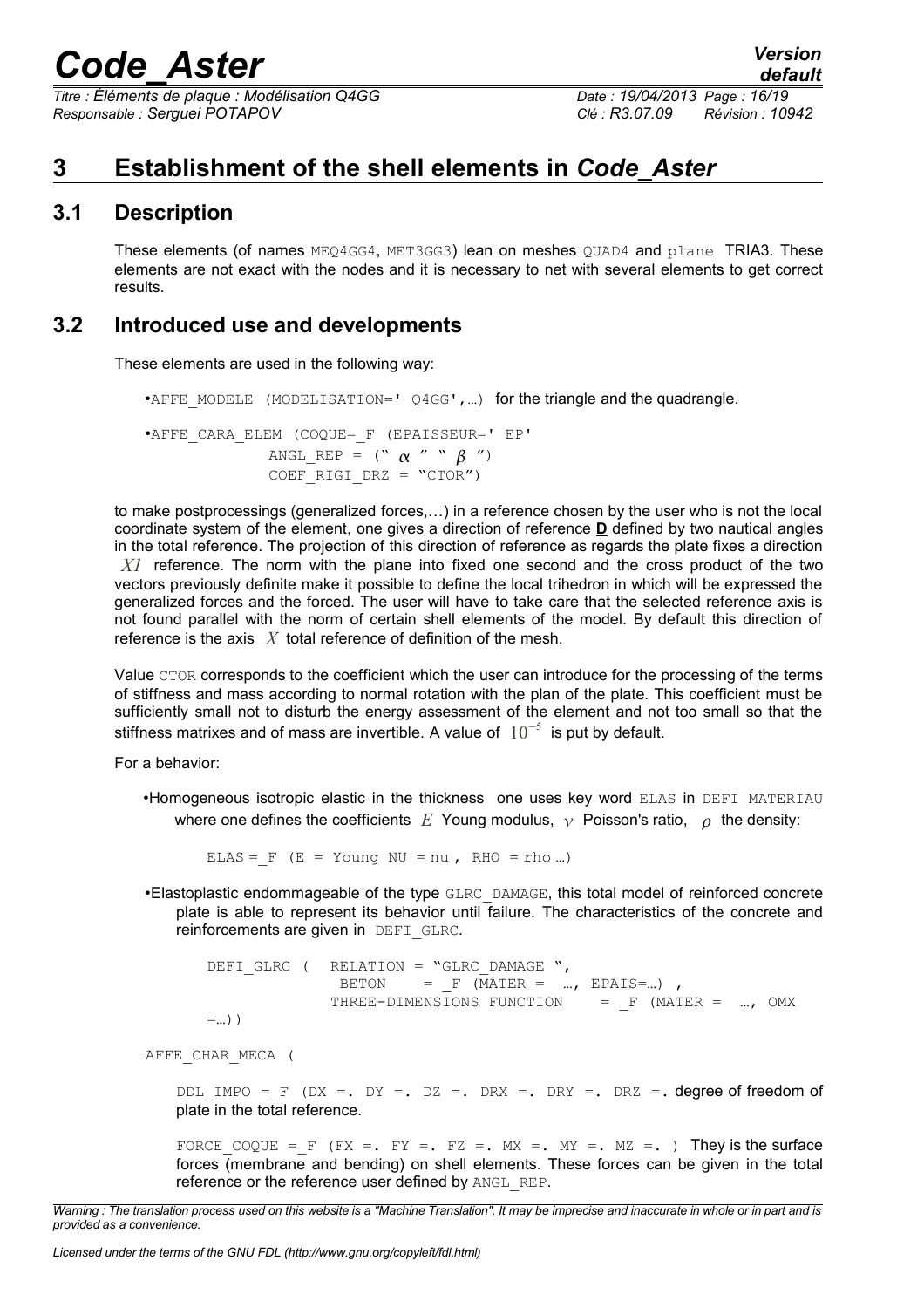*Titre : Éléments de plaque : Modélisation Q4GG Date : 19/04/2013 Page : 17/19 Responsable : Serguei POTAPOV Clé : R3.07.09 Révision : 10942*

*default*

FORCE NODALE = F (FX =. FY =. FZ =. MX =. MY =. MZ =. ) They is the forces of shell in the total reference.

### **3.3 Computation in linear elasticity**

<span id="page-16-1"></span>the stiffness matrix and the mass matrix (respectively options RIGI MECA and MASS MECA) are integrated numerically. It is not checked if the mesh is plane or not. The computation account holds owing to the fact that the terms corresponding to the degrees of freedom of plate are expressed in the local coordinate system of the element. A transition matrix makes it possible to pass from the local degrees of freedom to the total degrees of freedom.

Currently available elementary computations correspond to the options:

DEGE ELNO : who gives the strains generalized by element to the nodes starting from displacements in the reference user: EXX, EYY, EXY, KXX, KYY, KXY, GAX, GAY.

- EFGE ELNO : who gives the forces (generalized stresses) by element to the nodes starting from displacements: NXX, NYY, NXY, MXX, MYY, MXY, QX, QY.
- SIEF ELGA : who gives the forces (generalized stresses) by element to Gauss points starting from displacements: NXX, NYY, NXY, MXX, MYY, MXY, QX, QY.
- $E$  EPOT ELEM : who gives the elastic strain energy of strain per element starting from displacements.

ECIN ELEM : who gives kinetic energy by element.

Finally one calculates also option FORC NODA of computation of the nodal forces for operator CALC\_CHAMP.

### **3.4 Nonlinear computation**

<span id="page-16-0"></span>the stiffness matrix is there too integrated numerically. One calls on the computation option STAT\_NON\_LINE in which one defines in the level of the nonlinear behavior the number of layers to be used for numerical integration.

```
STAT_NON_LINE (...
COMP INCR = F (RELATION = ' GLRC DAMAGE'
….)
```
For the modelization 04GG, the only constitutive laws used are total models (since there is only one point of integration in the thickness), connecting the strains generalized to the generalized stresses.

Currently available elementary computations correspond to the options:

- •DEGE\_ELNO which provides the strains generalized by element to the nodes in the reference user starting from displacements.
- •SIGM ELNO which makes it possible to obtain the stress field in the thickness by element with the nodes for all the subpoints (all the layers and all the positions: in lower skin, in the medium and in higher skin of layer).
- •EFGE\_ELNO which makes it possible to obtain the forces (generalized stresses) by element with the nodes in the reference user.
- •VARI\_ELNO which calculates the field of local variables and the forced by element with the nodes for all the layers, in the local coordinate system of the element.

*Warning : The translation process used on this website is a "Machine Translation". It may be imprecise and inaccurate in whole or in part and is provided as a convenience.*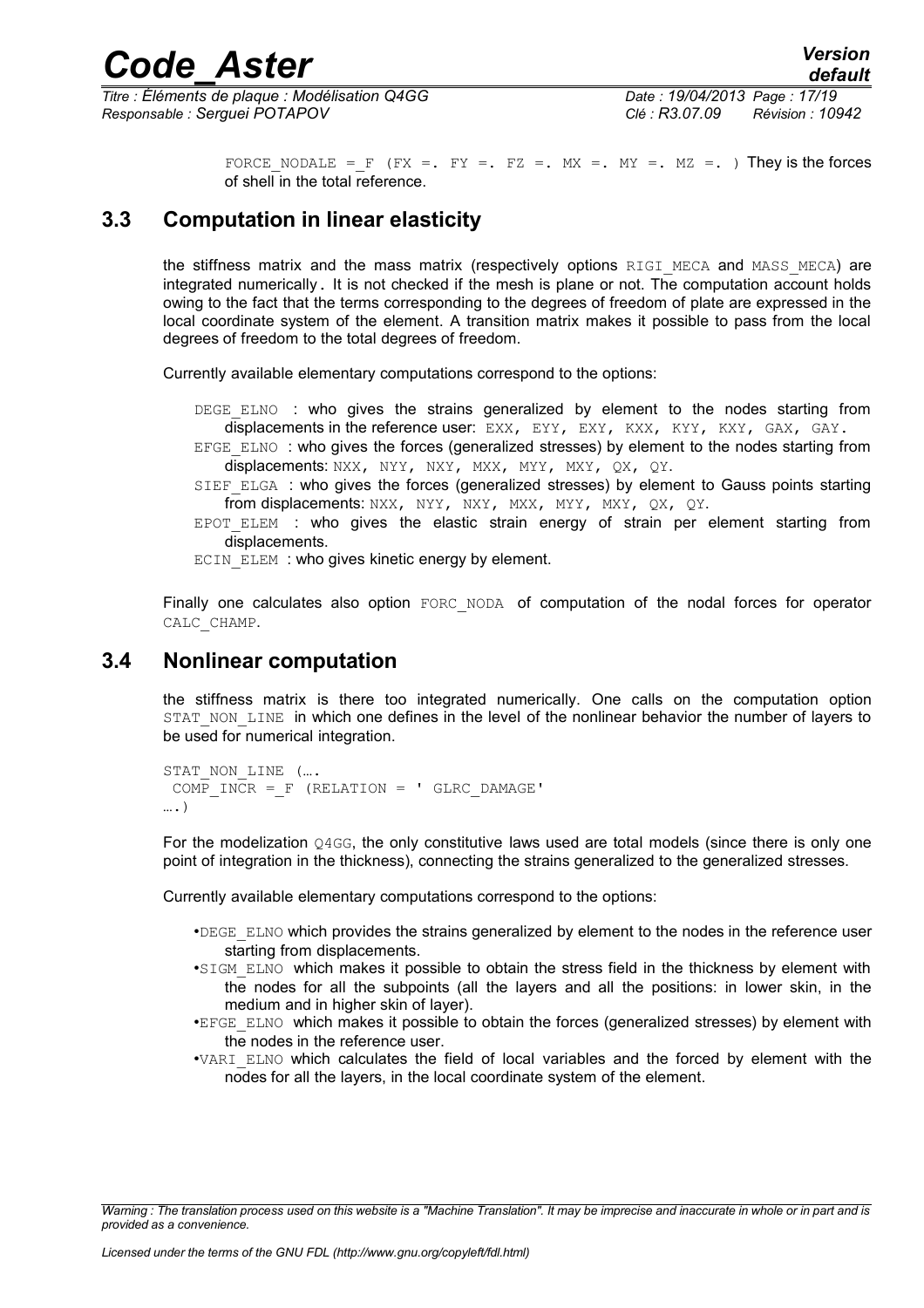*Titre : Éléments de plaque : Modélisation Q4GG Date : 19/04/2013 Page : 18/19 Responsable : Serguei POTAPOV Clé : R3.07.09 Révision : 10942*

# <span id="page-17-2"></span>**4 Validation of modelization Q4GG**

## **4.1 SDLS123 – Straight beam with damping of Rayleigh (V2.03.123)**

<span id="page-17-1"></span>This test represents dynamic computation elastic with damping of Rayleigh of a straight beam, embedded at the two ends and subjected to a constant pressure. The got results are compared with the results got with Europlexus.

Two modelizations are carried out:

•Modelization A makes it possible to test the model  $Q4GG$  with  $QUAD4$ , •Modelization B makes it possible to test Q4GG with TRIA3 the model.



Epaisseur = 1m

### <span id="page-17-0"></span>**4.2 SDNS108 – Dynamic response of a reinforced concrete slab (GLRC\_DAMAGE models) leaned on 4 sides subjected to a concentrated loading: mode of 4.2 elastoplastic plate (V5.06.108)**

This test represents the computation of a reinforced concrete slab, in bending, subjected to a concentrated loading. It makes it possible the model to validate modelization Q4GG using total material GLRC DAMAGE by comparing it with a similar computation with Europlexus. The slab is simply leaned on the four sides.

Two modelizations are carried out:

•Modelization A makes it possible to test the model Q4GG with QUAD4,

• *B* makes it possible to test Q4GG with TRIA3 the model.



*Warning : The translation process used on this website is a "Machine Translation". It may be imprecise and inaccurate in whole or in part and is provided as a convenience.*